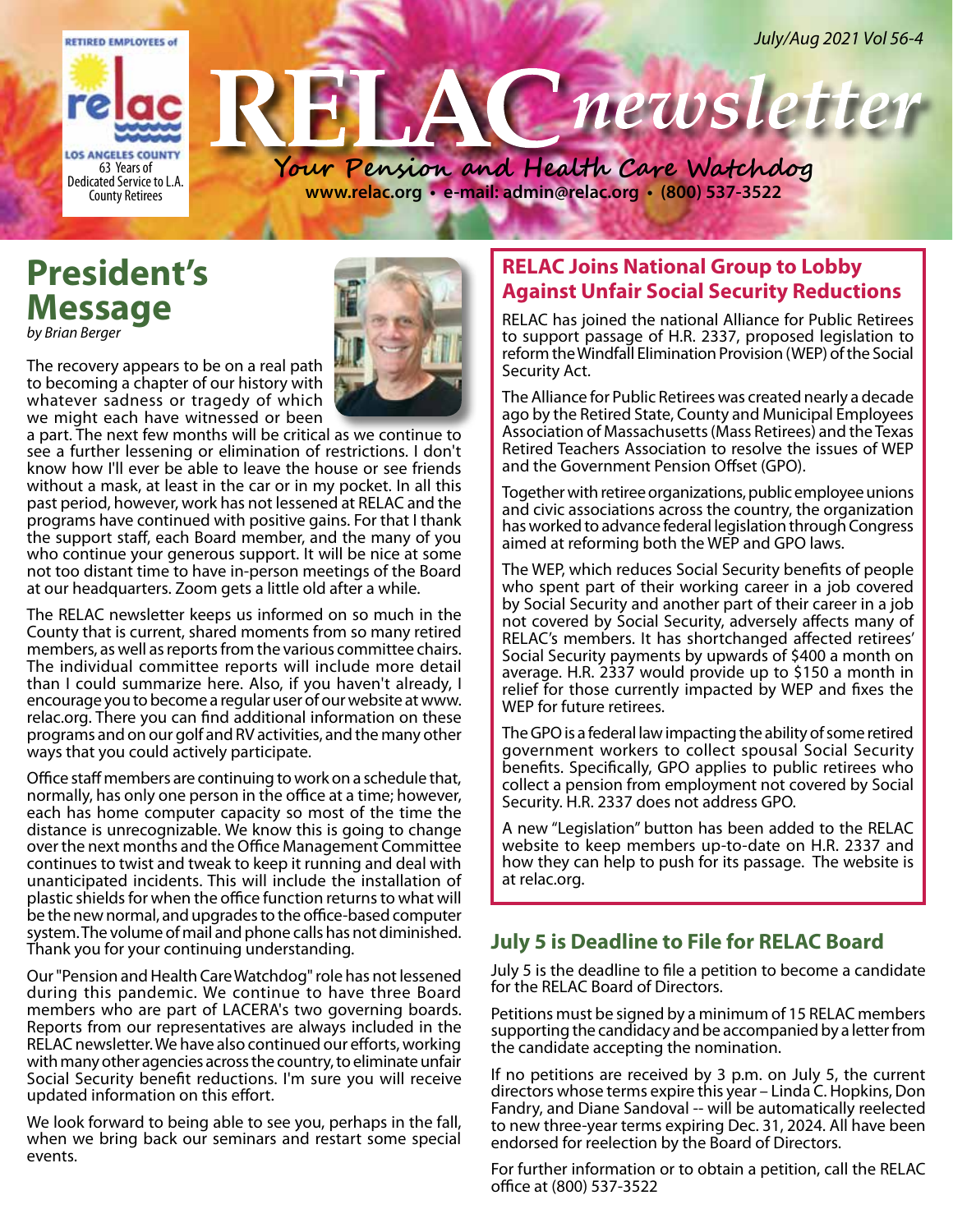# **Board of Investments**

*by Joseph Kelly RELAC Director and LACERA Board of Investments Trustee*

In early May, Jon Grabel, the chief investment officer, informed the LACERA Board of Investments that the



retirement trust hit a high-water mark of \$70.5 billion. At the end of March 2020, the trust's value was \$54.5 billion. This historic period from March 2020 to May 2021 was one in which we faced a global pandemic, economic upheaval, and significant pressures on our democratic system of government. Despite these challenges, LACERA continued to pay promised benefits during this historic period. That is a remarkable accomplishment, and I thank Jon and his stellar team for all they do that allowed that to happen.

At its May 2021 meeting, the board approved a new asset allocation. The setting of the asset allocation occurred over a 10-month period, in which the board considered investing in a low interest rate global environment, the effects of the coronavirus pandemic on education and the economy and capital markets, and the impact of climate risks on investment returns, among other investment assumptions. The asset allocation that the board approved aligns with two of our investment beliefs. The first is that the asset allocation, over the long term, will be the primary determinant of returns and risk, and the second is that asset allocation has a greater effect on return variability than asset class investment. The asset allocation includes a diversified group of asset categories, which may potentially result in better performance throughout a full market cycle, while providing sufficient liquidity to pay promised benefits. The following table delineates the current and new asset allocation.

| <b>Asset Allocation</b>                                                                                                                   |      | New |
|-------------------------------------------------------------------------------------------------------------------------------------------|------|-----|
| Growth<br><b>Global Equity</b><br><b>Private Equity</b><br>Non-core private real estate                                                   | 48%  | 53% |
| Credit<br>Liquid Credit<br><b>Illiquid Credit</b>                                                                                         | 12%  | 11% |
| Real Assets/Inflation Hedges<br>Core Private Real Estate<br><b>Custom Natural Resources</b><br>Custom Infrastructure<br>TIPS              | 16%  | 17% |
| <b>Risk Reduction/Mitigation</b><br>Investment Grade Bonds<br><b>Custom Hedge Funds</b><br>Long-term Government Bonds<br>Cash Equivalents | 24%  | 19% |
| Total                                                                                                                                     | 100% |     |

Have an enjoyable and safe summer!

**Board of Retirement** 

*by Les Robbins, RELAC Director and LACERA Board of Retirement Trustee*

Many of you may remember what happened to LACERA'S total assets at the onset of the pandemic. The massive drop in the stock market took a significant toll on the LACERA portfolio and by April 1, 2020 our total net asset value had dropped to \$54.5 billion from our previous high of about \$63 billion. As many of you know, LACERA's monthly payroll exceeds \$1 billion a



month, and when we experienced the drop, our chief investment officer (CIO) had to get somewhat creative to ensure that we had adequate cash on hand to make our monthly payroll. As some of you know, we make very little on the money that we keep in cash, so the goal is to have enough to pay the bills but not to put too much in this asset category. Our other investments are the ones that really pay the bills.

About a month ago CIO Jon Grabel sent out an e-mail to both boards at LACERA informing us that our fund hit an all-time high of \$70.5 billion. While you never can recover the losses that you acquire by NOT having the money to invest, we have done very well in recovering what was initially lost. Today our total net asset value is in a very good place and bodes well for our total fund returns, which we will know when we close our books at the end of June. Hats off to our entire investment team at LACERA; we are lucky to have such talented folks managing our money.

# **News From LACERA**

*by JJ Popowich Assistant Executive Officer*

Last weekend I did two things I haven't done in oh so long: I went to the beach and spent an afternoon walking along the shore and just relaxing and enjoying the sound of the waves, and I went to see a movie with my daughter. Sure, these two things probably sound very mundane and normal, and you are probably wondering why I have started out this month's article



sharing this with you. My goal is to share a little personal celebration of the fact that we have all survived and weathered a very dark and difficult time as we finally get control of the pandemic and are returning to more normal activities. The mundane, for me, is something to celebrate.

LACERA, too, is making plans to return to more normal activities. We are in the process of planning our "return to the office." Over the last several months we have averaged a little more than 80% of our staff securely working remotely on any given day. The ability to work securely in a remote environment has allowed LACERA to continue to meet our obligations to each of you while keeping our staff members safe. Now that we are seeing so many people get vaccinated and the tremendous reduction in reported cases, we are looking to welcome more of our staff into our offices by September.

Recently our chief executive officer (CEO) announced in his monthly report to the Boards of Investments and Retirement that we are preparing to open our Member Service Center for the first time since March 2020. We will begin the reopening process with a limited number of in-person appointments available beginning July 6. The limited reopening will allow us to test our new health and safety procedures, which will remain in place for the foreseeable future. This includes still wearing masks, cleaning procedures after each individual appointment, asking members to self-check their temperature before coming into the Member Service Center, and new "foot traffic" flow procedures in the office.

Our return to the Member Service Center comes with an important change. LACERA will be moving to an appointment-only Member Service Center. Several years ago, we introduced appointments for the individual one-onone counseling. At the time, we gave appointments priority, but would still accept walk-ins, with the caveat that we would serve walk-in members as we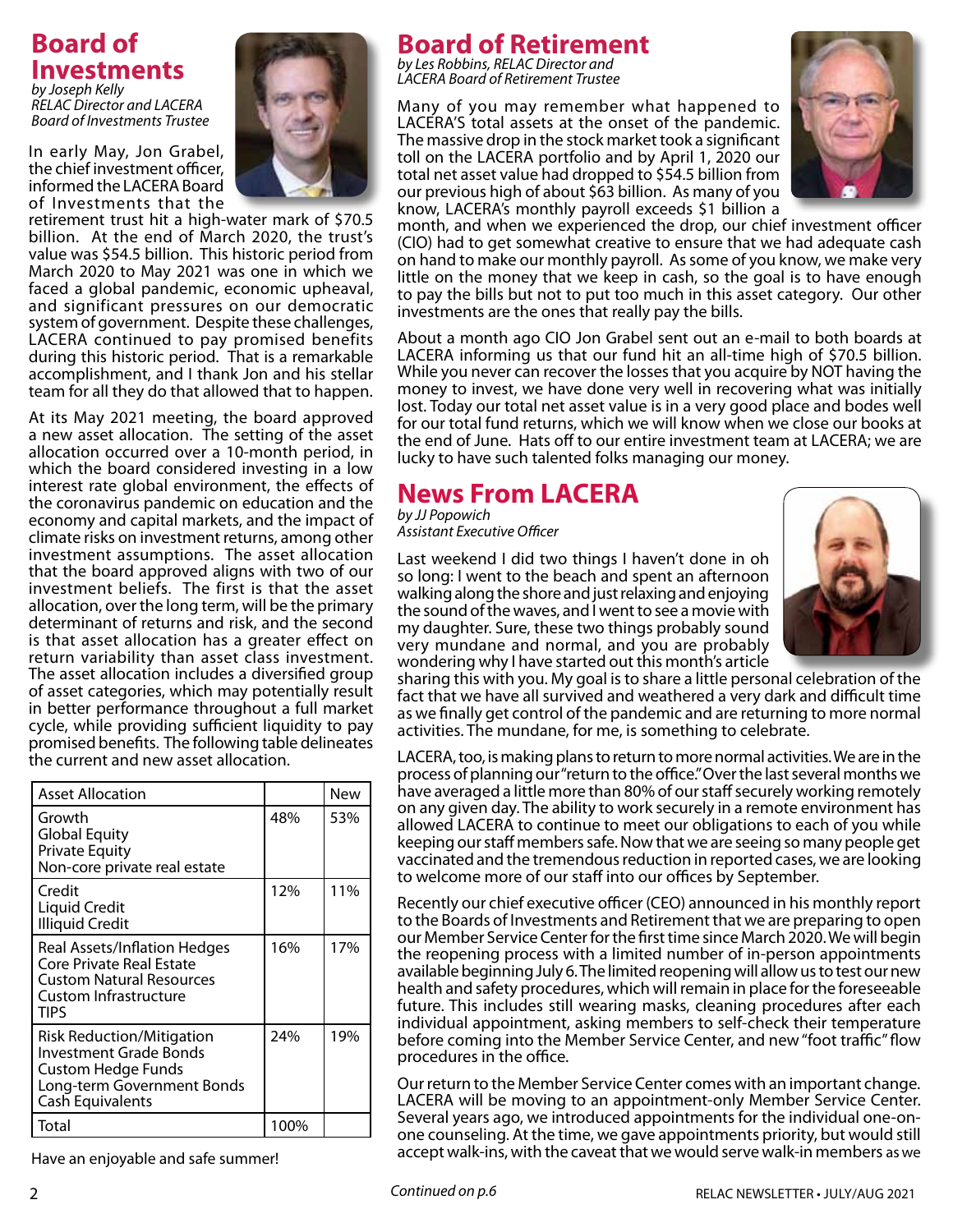

# WELCOME NEW M **April-May 2021**

**Chief Executive Office** – Maxine Yue **Children & Family Services** – Bernice Steen **Fire** – Bob Lee Hancock Harbor/UCLA Med. Center - Mila Rose Reyes **Health Services** – Daniel Alcaraz, Adela Campbell **Internal Services** – Lorraine Roybal **Mental Health** – Robin Kay-Wicker, Dennis Murata **Public Social Services** – Dora Gomez **Public Works** – Mary Gibso, Lary Spenser **Sheriff** – James Coyne, Kathleen Dinsmore, George Hofstetter, Scott Hurst, Bettye Jones, Francis Lung, Jim Mc Donnell, Sharman Moten, Alice Robinson, Natalie Salazar **Superior Court** – Yolanda Reza **Associate Members** – Lori Lee Hancock, Melanie Hurst, Joe Reza, Cheryl Moten, Faustino Reyes Jr.

# **Thanks for New Member Referrals**

We would like to thank the 12 members who recruited colleagues to join RELAC during April and May. Due to our aging membership, we must remain vigilant in signing up new members in order to remain a strong organization to protect your hard-earned pension and health benefits. We are the only organization that exclusively serves the interests of Los Angeles County retirees, so help us help you. For membership applications and brochures, call the RELAC office at (800) 537- 3522, e-mail admin@relac.org or go online at relac. org. Be sure to tell the new member to put your name on the application as making the referral.

Our thanks to these RELAC members (shown in bold) for referring new members (shown in italics):

**Elizabeth Baca,** *Kathleen Dinsmore,* Sheriff **Judy Hammond, Joseph Kelly, Sheila Shima, Marvin Southard,** *Robin Kay-Wicker,* Mental Health

**Carmen Irigoyen,***Daniel Alcaraz,* Internal Services **Robin Kay-Wicker, Sheila Shima, Marvin Southard,** *Dennis Murata,* Mental Health

**Ofelia Lopez,** *Dora Gomez,* Public Social Services **Tamara O'Sullivan,** *Bernice Steen,* Children and Family Services

**Les Robbins,** *George Hofstetter and Jim McDonnell,* **Sheriff** 

**Georgia Salazar Rutherford,** *Natalie Salazar,*  **Sheriff** 

**Anita Keyes Spenser,** *Lary Spenser,* Public Works

**Happy Birthday, RELAC Centenari** 

*Happy birthday to our members who will be 100 or older in July & August.*

**June Anderson Johnson, 107, Sheriff** June 14, 1914 (inadvertently left off June's list)

**July Natsuko Takaki, 105, Mechanical** July 3, 1916

**Lois S. Bupp, 101, District Attorney** July 6, 1920

**Mildred E. Mc Felea, 103, Los Angeles Municipal Court** July 7, 1918

> **Florence Greenberg, 101, Engineer** July 14, 1920

**Mary W. Johnson, 100, Rancho Los Amigos Hospital** July 27, 1921

**August Angela McKittrick, 103, Harbor-UCLA Medical Center** August 2, 1918

> **Ruth P. Walter, 100, Mental Health** August 20, 1921

**Shintaro Matayoshi, 100, Health Services** August 24, 1921

**Rose M. Becerra, 104, Medical Center** August 30, 1917

# **Congratulations to Spring Drawing Winners**

*The lucky winners of RELAC's spring drawing are listed below. Each will receive \$25.* 

> Lucy Alba, Whittier, California Victoriana Silvas Alonso, Burbank, California Alicia Auh, Prescott, Arizona Mercy Avila, Ontario, California Don Benjamin, Tucson, Arizona Mattie L. Cummings, Inglewood, California Carmen Falcon, Apple Valley, California Moliece V. Hansen, Bountiful, Utah Nora N. Jackson, Fontana, California Norma Kettelkamp, Lancaster, California Deanna Luttio, Cedar City, Utah Christine Koss, Las Vegas, Nevada Barbara J. Moore, Springfield, Missouri Sarah Overstreet, Monrovia, California Lee L. Post, Torrance, California Myrna-Joy Pugh, Los Angeles, California Ruth Stegeman, Arcadia, California Beverly Williams, Covina, California Dorothy Walkosz, Surprise, Arizona Kenneth Ward, Gardnerville, Nevada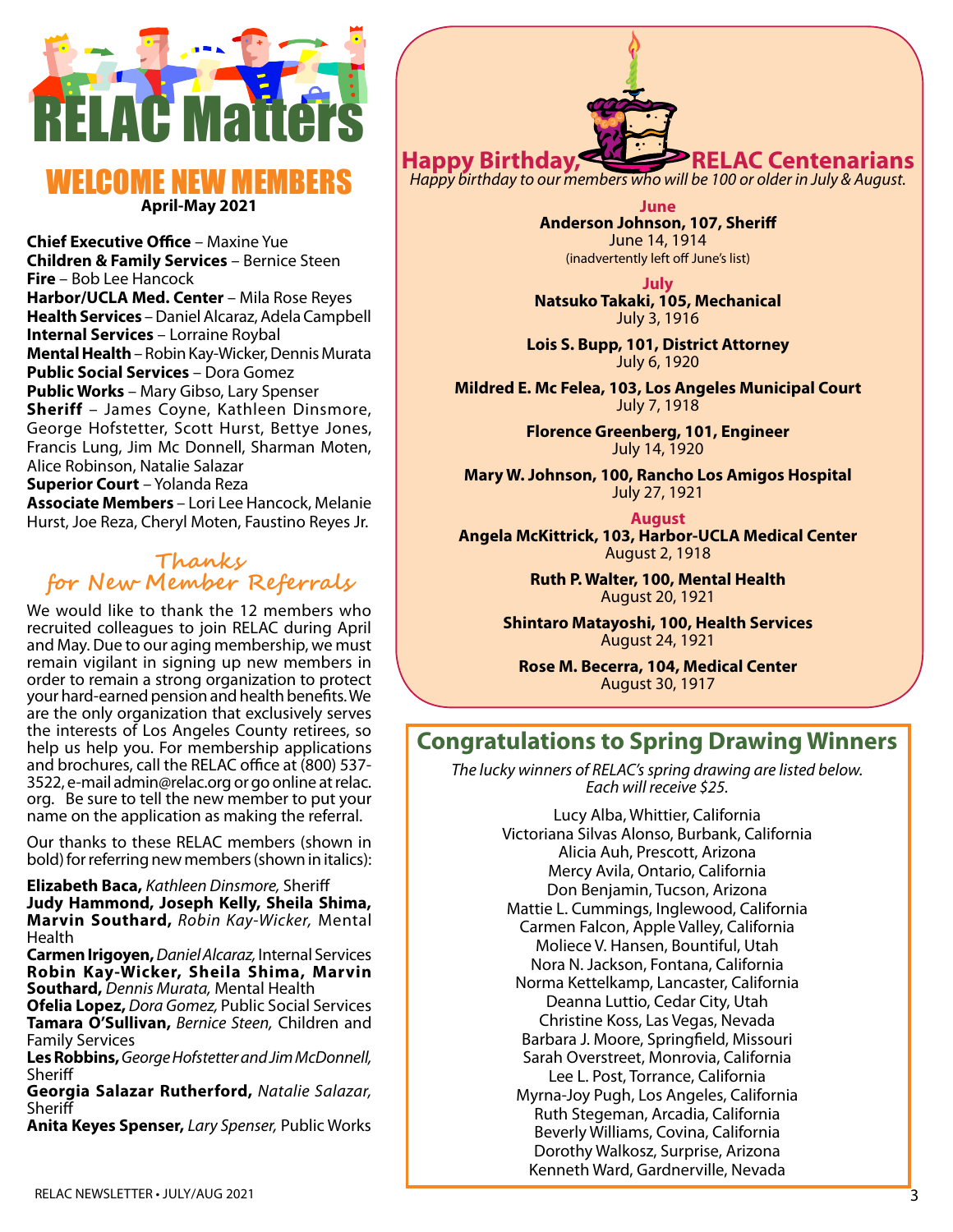

# **Letters To The Editor Write On!**

I received the three copies of the RELAC newsletter today. I not only want to thank you for all of your hard work that you have put into my stories, but all the lives you touch over the course of the years. You really make a difference to all of us retirees albeit we are scattered all over the country. I also saw one of my former secretaries mentioned in the "Where are you?" section. I e-mailed her with the contact information. Hopefully she will seek you guys out! Best regards.

## **Ed Anhalt, Genoa, Nevada**

Just wanted to let you know I appreciate all of your hard work on the RELAC newsletter. I always enjoy reading it and was especially happy to see Joe Kelly's article on June Pride Month. I am very pleased to see that diversity is being included. Hope you are doing well and staying healthy. Thanks again!

## **Liz Cortez, Cathedral City, California**

I just received the May/June edition of the RELAC newsletter yesterday. Thanks for including Joe Kelly's article on LGBTQ Pride Month. The department heads and Supervisor Kuehl are the most visible, but many more RELAC members are LGBTQ, so thanks for recognizing the month. **John Schunhoff, Los Angeles, California**

Just read Joe Kelly's (Pride Month) article in the newsletter. Very well expressed and as he said, "to educate all of us about each of us." Love the mousepad and words written on pad. Unfortunately, this world has many mean, cruel and ignorant people. My friend's relative was brutally attacked in Guatemala because he was gay, and died. So sad. What accomplishments in Joe's life and blessings. May God continue to bless him.

#### **Norma Nieto, Rowland Heights, California**

Thank you so much for sending (the article you did on the death of my mother, Susan Kerr). It looks fantastic. You did a great job. Thanks again for all your hard work. We appreciate it.

## **Kim Schultz, Granada Hills, California**

 I just received the RELAC newsletter. Thank you for including my daughter and granddaughter in the Like Father, Like Son/ Daughter section. It was nice seeing my former boss Supervisor Yaroslavsky with his son, former DA Garcetti, former DA Cooley and former Assessor Auerbach and their respective son/daughter achievements. Thank you also for including information about my Distinguished Fellow Award from the American Academy of Forensic Sciences. Stay safe

## **Lakshmanan Sathyavagiswaran, Arcadia, California**

Thank you, Judy Hammond. I just wanted to thank you for the terrific article you wrote about me and my books in the current newsletter. You got everything right! Usually, when I've had write-ups by others, something is misspelled, erroneous, or confusing.

## **Lee Gale Gruen, Walnut Creek, California**

Good luck to the L.A. County retirees walking for babies (in the March of Dimes' March for Babies virtual walk). **Joyce Breslin, Pasadena, California**

# Thank you so much for the birthday card and all the nice things you do. I'm 103 – 104 on Aug. 30, if I am still here.

# **Rose M. Becerra, Los Angeles, California**

Thank you for remembering me. May you have many wonderful days ahead of you – all of you, too! Good thoughts! Your gestures and kindness are greatly appreciated!!

# **Marion L. Siu, Los Angeles, California**

# **Congratulations, Food Bank Donors**

*by Linda C. Hopkins, Community Support Committee*

The RELAC Board of Directors and the L.A. Regional Food Bank sincerely thank our generous supporters that donated over \$20,228 to help fight hunger in the county. Their collective donations provided over 40,000 meals for families in need.

A special thank you to our top four donors: Dave Muir, Evelyn Gutierrez, Helen Masuda, and Evelyn Fullmore. Their combined donations totaled \$6,800. We were truly inspired by the special donation made by Helen Masuda, who donated her stimulus check in the amount of \$1,800. Our generous and supportive RELAC members are a shining example of the adage, "sharing is caring."

As the need for nutritious meals continues, we encourage interested RELAC members to visit our website at relac.org and scroll down to Food Bank donations. Thank you for your continued support of communities in need.



Dear Brian,

Thank you for the incredible support of the Retired Employees of LA County who have raised \$20,228 for the Los Angeles Regional Food Bank. This generosity will enable us to provide enough food from more than 40,000 nutritious meals to food insecure children, families, seniors and individuals throughout Los Angeles County.

The demand for Food Bank services has increased sharply since the onset of the COVID-19 pandemic. Food distribution has increased by 125%, and we expect the demand for food assistance to remain high in the foreseeable future. Through our partner agency network and direct distribution programs, we estimate that we are providing nutritious food to 900,000 people each month.

Your support enables us to continue to provide nutritious food to our neighbors in need. We truly appreciate your support during this time of great need.

Roger Castle

Chief Development Officer

P.S. Please visit LAFoodBank.org/coronavirus for up-to-date information on the Food Bank's response to the Coronavirus

Thank you for helping so many in reed!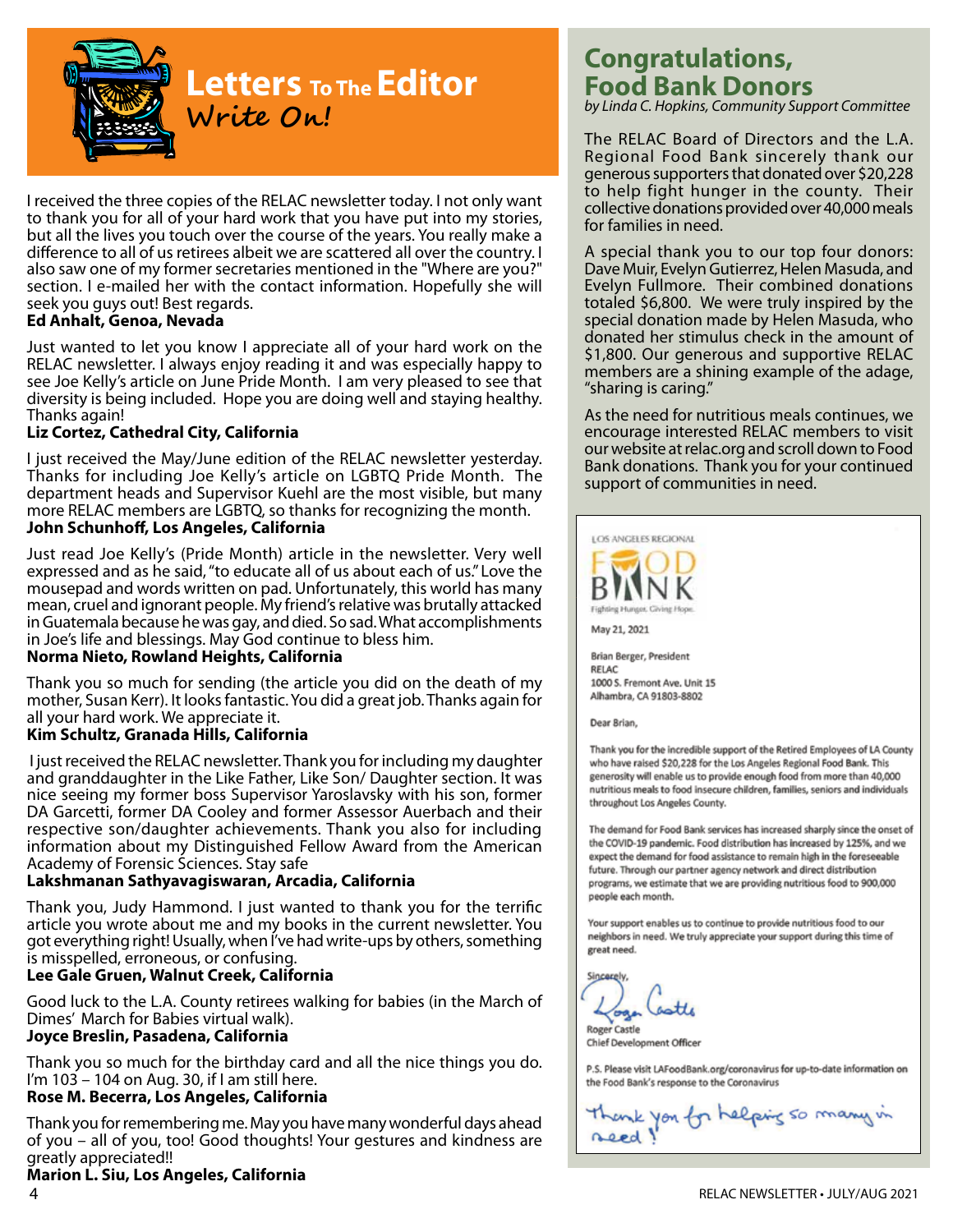# **What's Happening Virtually?** *by Evelyn Gutierrez, Chair Special Events Committee*



#### **L.A. County lifts social distancing restrictions June 15.**

County Public Health Director Dr. Barbara Ferrer, following the state's guidance, has announced that almost all sectors and businesses will be able to return to usual operations, with some limited exceptions, on June 15.

However, to effectively protect yourself and others, please continue social distancing, wearing a face mask and washing your hands. Together we can help reduce the health risk related to the COVID-19 pandemic.

In compliance with state COVID-19 requirements and protocols, facilities like the County Art Museum, Natural History Museum, libraries and local parks are now open to the public, but may have to comply with limited attendance guidelines.

## **County Fair Update**

After 99 years of being hosted in September, the Los Angeles County Fair is being canceled in 2021 and is permanently moving to the month of May starting next year.

Established in 1922, the L.A. County Fair will celebrate its 100th anniversary in 2022. The May 5-30, 2022 event will feature a fiesta celebration on Cinco de Mayo, celebrate moms on Mother's Day, and close with a barbecue celebration on Memorial Day weekend. Get ready for next year's centennial celebration!

## **Take a Hike!**

Parks and Recreation Department has officially opened outdoor recreation options for hikers. Over 550 miles of public trails are now available for public use. Enjoy the open spaces. For additional information, visit Trails.lacounty.gov.

## **Health and Wellness Online**

County Library online services now include health and wellness programs like yoga and meditation on Mondays; and body and brain tai chi programs, which include life skills drumming, using the power of rhythm to release stress, on Fridays.

Activities at Home for Adults also include library programs from crafts to culture, such as: Cooking with Chef Jose Andres, Improving Your Memory, Adult Coloring, Exploring National Parks Online, Bird Discovery videos, and much more. Visit lacountylibrary.org for additional information.



*Ryan Kaplan*



*Patrick Melia*



*Madeline Pak*



*Sydney Torgersen*



*Amanda Yee*

# **Scholarship 2021 Awards Announced**

The RELAC Board of Directors congratulates our 2021 Scholarship Program winners: Ryan Kaplan, Patrick Melia, Madeline Pak, Sydney Torgersen, and Amanda Yee.

Each of the students, who are grandchildren of RELAC members, will receive \$1,000 to further their educational goals.

This is the second year that RELAC has awarded scholarships.

"These five exceptional students will be awarded a \$1,000 scholarship in support of their educational goals and pursuit of their chosen future careers," said RELAC President Brian Berger. "RELAC also congratulates the nominating RELAC members. We share their pride and support for these five honorable, hard-working students."

The five scholarship awardees:

**Ryan Kaplan** is the grandson of RELAC member Loren Mandel. Ryan has been accepted at California State Polytechnic University, San Luis Obispo and Pomona. His major is in engineering and his career goal is to work for Tesla, Microsoft, Google or NASA.

**Patrick Melia** is the grandson of RELAC member Edward Melia. Patrick has been accepted at the University of Alabama, University of Arizona and Boise State University. His major is mechanical engineering and his goal is a science-related maritime career.

**Madeline Pak** is the granddaughter of RELAC member Veda Tan. She has been accepted at San Diego State University. Madeline's major is in business administration, statistics and public management. Her goal is a career in product management and marketing.

**Sydney Torgersen** is the granddaughter of RELAC member JoAnne Palmer. Sydney is currently enrolled in Southern Utah University in Cedar City, Utah. Her major is pre-nursing science and her career goal is to be a nurse practitioner.

**Amanda Yee** is the granddaughter of RELAC member William Yee. She has been accepted at the University of Florida, Baylor University and Biola University. Amanda's major is in biology and her goal is to have a career in the medical profession.

RELAC's Scholarship Program was implemented to provide financial assistance to RELAC members and their eligible family members as they prepare for the achievement of their educational goals and future employment careers. "We are proud to invest in their future," said Berger.

Recognition of the students includes articles in RELAC's newsletter, website postings and participation in a 2022 Recognition Awards Luncheon event.

Congratulations, Ryan, Patrick, Madeline, Sydney and Amanda. 5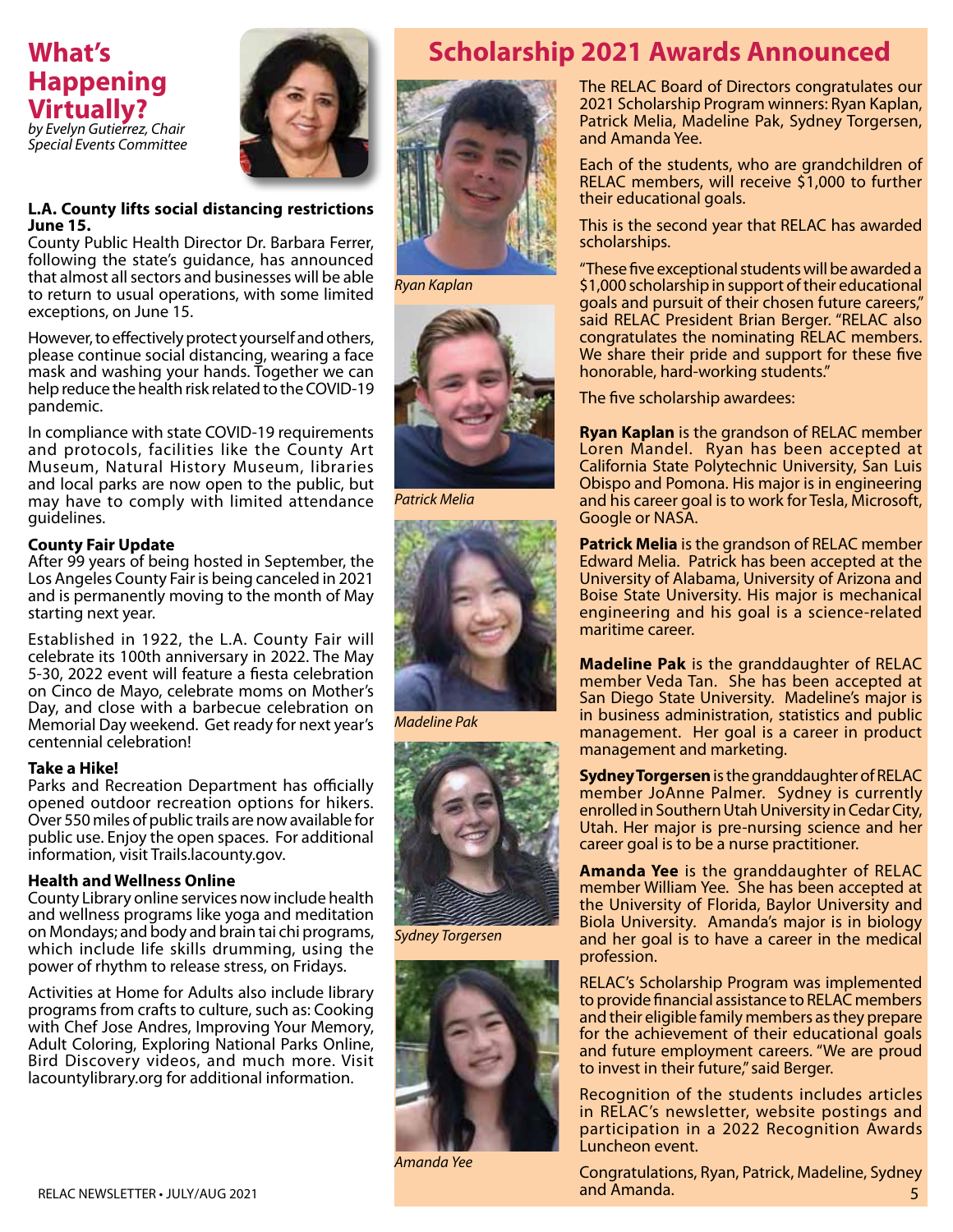# **Firefighter Tory Carlon Killed in Workplace Dispute**

County Fire Specialist Tory Carlon, 44, was killed and Fire Capt. Arnoldo Sandoval seriously injured when a coworker shot them at the Agua Dulce fire station where they worked. The shooter, Jonathan Patrick Tatone, 45, killed himself following the incident.



Authorities said the June 1 shooting at Station 81



Tatone was off-duty at the time of the incident. He left the station after the shooting and returned to his home about 10 miles away, where authorities say he barricaded himself inside, set the house on fire and died of a self-inflicted gunshot during a standoff.

"I never thought one of our firefighters would face danger at one of our own community fire stations," said Fire Chief Daryl Osby.

Carlon, a 20-year veteran of the department, is survived by his wife, Heidi, and three daughters. He was remembered by co-workers as a devoted parent who served as a mentor to younger firefighters.

*With family*

"He was a brave, committed, loyal member of the Fire Department," Osby told reporters. He was "truly dedicated, one of our better firefighters, amazing, and a true loss to our department."

when he tried to intervene.

Colleagues rallied to show support for Carlon and his family. Members of the Sheriff's Department, Los Angeles Fire Department and other fire and law enforcement agencies joined with the County Fire Department to escort Carlon's body to the Coroner's Office.

Two days later when Carlon's daughter, Joslyn, graduated from high school, nearly 300 firefighters gathered to celebrate with her, lining up outside as she walked in and cheering for her as she accepted her diploma while wearing her father's fire jacket, which was presented to her before the ceremony.

"We're here to make sure that she knows we're all thinking about her," said Fire Capt. Chris Reade. "We all dropped everything we were doing in our personal lives and came down here to show our support."

"(Her) father couldn't be here, so we're here," said Fire Battalion Chief Nick Berkuta.

The community also rallied to help the family financially. A Go Fund Me was set up with a \$200,000 goal and after two days had surpassed \$225,000 from 1,052 donors, many contributing anonymously.



# **LACERA cont. from p2**

could. Beginning in July, we will only see members with a scheduled appointment (which can be scheduled online or by calling the Call Center). This change will improve our service to members, as we can make sure that we limit wait time to see a specialist by being able to better plan how many we need. We will also be keeping our virtual appointment offerings as well. Members will be able to schedule time to either come in and see us in-person or meet with one of our specialists using our online video meeting process (which has turned out to be very popular with members). Members that do visit us without an appointment will be assisted with setting up an appointment for a future date.

This is a good time for me to close this month's article by encouraging everyone who has not registered for My LACERA, our online portal, to take a few minutes and do so. Here are five really good reasons for doing so:

It's a secure way for you to make routine changes, such as address changes, direct deposit changes, tax election changes, and even beneficiary information updates.

You can also request pension verification letters.

You will have access to your monthly automatic deposit receipts and other important documents and communications in the document center section. You can even opt out of receiving most mailed letters and communications from LACERA and instead be notified via e-mail as soon as new documents become available in the Document Center.

You can contact us securely through our secure message center.

The fastest and most secure way to send us documents is to upload them through My LACERA.

It provides us with your e-mail address, which allows us to send you timely updates about LACERA, including notices about future board elections, periodic updates from our CEO and chief investment officer, and service updates.

Well, that's it for this month's edition. I hope everyone is enjoying their retirement (you've earned it!), and I'll see you next time.

## **RELAC NEWSLETTER**  Vol 56 - July/Aug 2021

Number 4

Retired Employees of Los Angeles County 1000 S. Fremont Ave. Unit 15, Alhambra, CA 91803-8802

(626) 308-0532 (800) 537-3522 Fax (626) 308-2901

E-mail: admin@relac.org website: www.relac.org

# **Board of Directors**

President **Brian Berger**

Vice President **Linda C. Hopkins**

**Secretary Evelyn Gutierrez**

Treasurer **Dyanne Nelson**

Past President **Dave L. Muir**

## **Directors**

Donald Fandry Judy Hammond J. P. Harris Joseph Kelly Epifanio Peinado Victoria Pipkin-Lane Les Robbins Diane Sandoval

Editor: Judy Hammond Copyright © 2021 by RELAC. This information presented in your RELAC Newsletter is believed to be from reliable sources. However, no responsibility is assumed by RELAC or the writers for inaccuracies in the articles as published.

Office Hours

9 a.m. - 4 p.m. Monday - Thursday Closed Friday, Saturday, Sunday & Public Holidays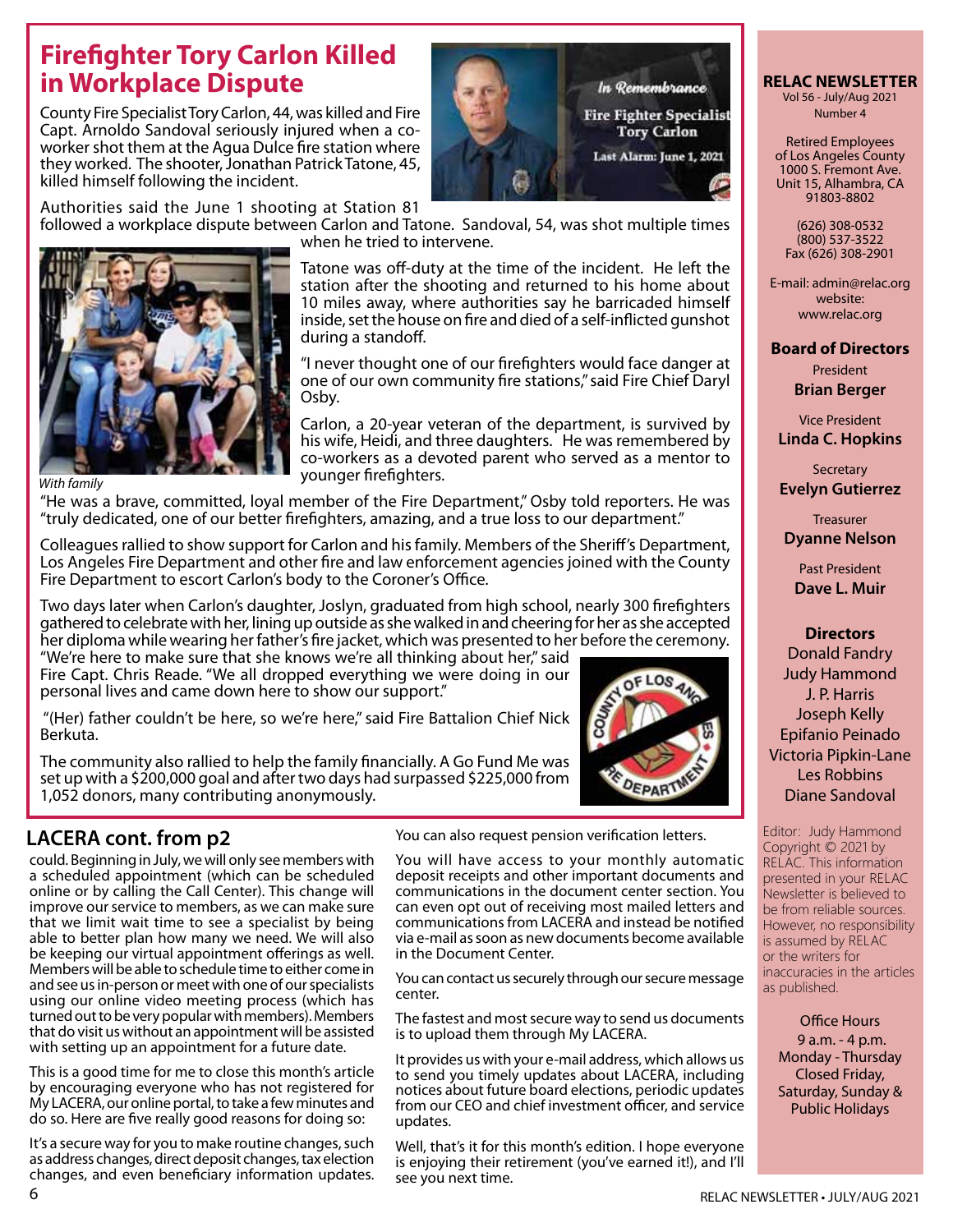# **RELAC Member/Tuskegee Airman Honored by Flyover, Donation**

*by Jason H. Williams, RELAC Member*

On Saturday, March 20, 2021, the Condor Squadron of four vintage WWII airplanes took off from Van Nuys Airport to begin an historic flyover to commemorate the life and heroic achievements of 100-year-old Tuskegee Airman Lt. Col. Theodore (Ted)



George Lumpkin, Jr., a RELAC member, who died Dec. 26, 2020, due to COVID-19. His death occurred four days before his 101<sup>st</sup> birthday.

At a ceremony prior to takeoff, a \$25,000 donation from Dr. Douglas Yoon, president of XDR Radiology, was presented to the Tuskegee Airmen Scholarship Foundation (TASF) in Lumpkin's name. The donation was significant because (1) it equaled the largest single contribution received by TASF and (2) the funding of education for young scholars from disadvantaged communities was one of Lumpkin's highest educational priorities. "I can't think of a more pressing challenge than to involve myself in getting underserved kids into college," Lumpkin said before his death.

The Condor Squadron is a group of aviation enthusiasts dedicated to preserving the memory of those who have served our country over the years. The flyover, with Lumpkin's son, Ted III, and two grandsons as passengers in three of the four planes, included iconic Southern California landmarks -- Point Fermin Lighthouse, the Battleship USS Iowa (in Los Angeles Harbor), Compton Airport (site of the Missing Man Formation), the University of Southern California (where Lumpkin received both his undergraduate and graduate degrees), the Coliseum, Los Angeles City Hall, the Hollywood sign and Griffith Park Observatory. Los Angeles County Supervisors Holly J. Mitchell and Janice Hahn were key supporters of the flyover event.





*Pilot Will Kalbermatter, pilot Eric Zine, Ethan Lumpkin, Ted Lumpkin III, Theo Lumpkin, pilot Rob Sandberg and Squadron Cmdr. and pilot Chris Rushing.*

#### The Tuskegee Airmen

Group, which integrated the United States Armed Services during WWII, was created in 1941 on orders by President Franklin Delano Roosevelt. This heroic unit of flight instructors, African American fighter pilots, bombardiers, mechanics and other ground support personnel (the 332<sup>nd</sup> Fighter Group) was among the most highly decorated units in WWII. In addition, on March 29, 2007, the Congressional Gold Medal, the highest civilian award, was presented by President George Bush and Congress to the Tuskegee Airmen for their valor in bombing runs and protecting U.S. bombers during WWII. Lumpkin attended this memorable ceremony.

In recognition that the education of young people was very important to Lumpkin, the TASF is accepting tax deductible scholarship contributions in the name of Lt. Col. Ted Lumpkin at: www.taisf.org or by mail at: Tuskegee Airmen Scholarship Foundation, Bob Hope Patriotic Hall, 1816 S. Figueroa St., Suite L-5, Los Angeles CA 90015.

# **County Seeks Retirees to Serve on Assessment Appeals Board**

The County Board of Supervisors is seeking qualified retirees to serve on the Assessment Appeals Board and sit as the County's Board of Equalization.

The Assessment Appeals Board listens to and conducts assessment appeals hearings on property tax disputes between taxpayers and the Assessor's Office, making decisions based on evidence presented at hearings.

Qualification and compensation details may be found under Assessment Appeals Board Members athttps://bos.lacounty.gov/Services/ Assessment-Appeals**.** Questions may be also directed to jwalcek@bos.lacounty.gov .



# **Technology Corner:**

*by Joseph Kelly, RELAC Board Member*

## **Package Deliveries**

The volume of packages that the United States Postal Service (USPS), United Parcel Service (UPS) and Federal Express (FedEx) have handled in this pandemic has been astounding. Some days I have at least one package from all three on my front stoop. Did you know that both UPS and FedEx offer free online services that inform you a day or two in advance of a package delivery, allow you to redirect deliveries to be held at one of their respective partner sites, and confirms real time when they delivered a package?

The UPS service is UPS My Choice and the FedEx service is FedEx Delivery Service. I enrolled in each of these in 2019 when I read of a robbery committed in a residence in Brooklyn, New York by two men who identified themselves as FedEx workers, one of whom wore a FedEx uniform. The immediate red flag to me was that two FedEx workers showed up to this residence. In all the years I have been receiving packages at my home, there has been only one worker delivering it. In addition, why weren't both staff wearing FedEx uniforms?

RELAC NEWSLETTER • July/aug 2021 7 Regardless, by utilizing these free services, you are aware of upcoming deliveries and real time delivery information. If staff from either firm show up at your door outside of these times, don't open the door. If the delivery was legitimate, the delivery person will leave you official notice including the tracking number. You can then reschedule the delivery using the service noted above.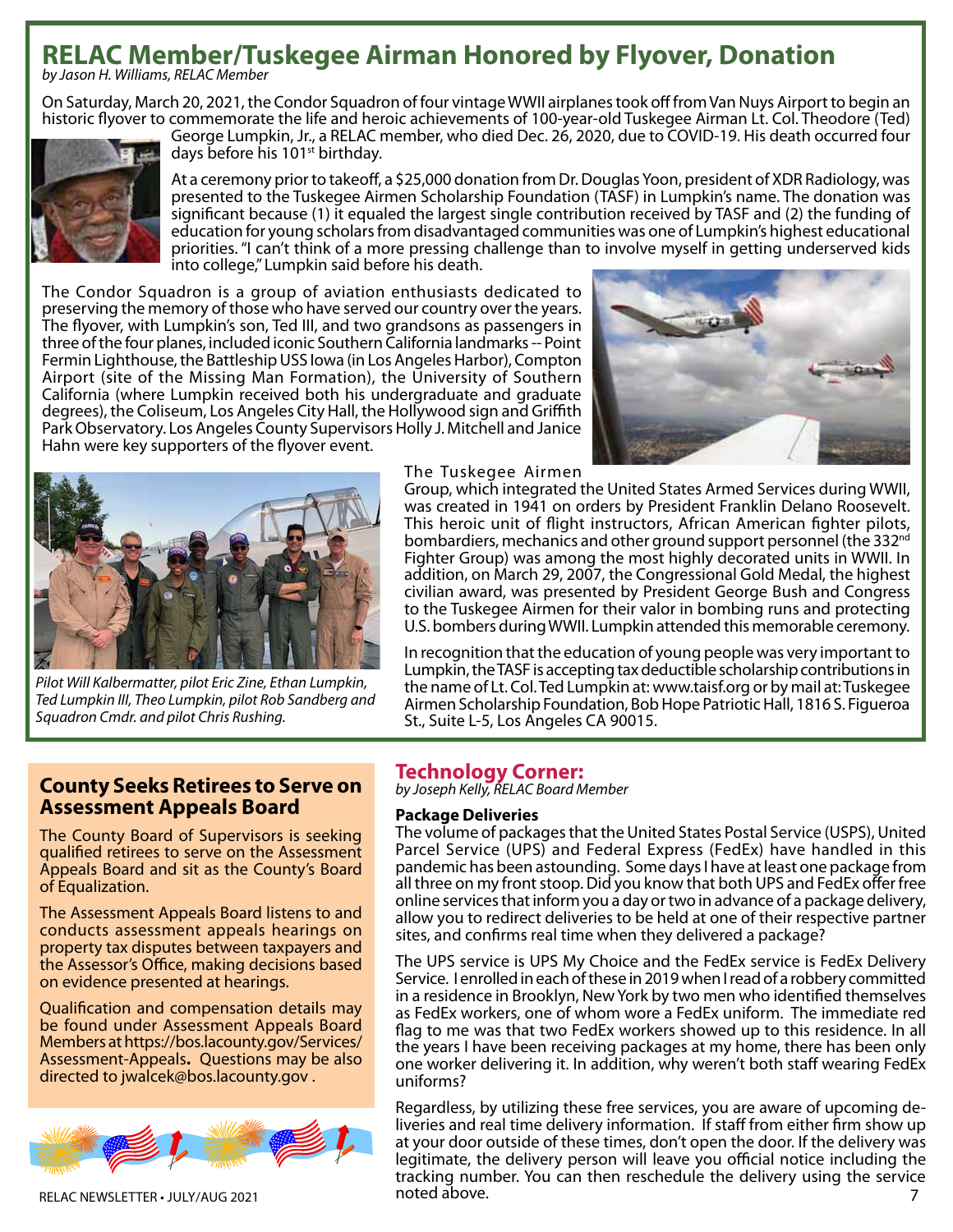# Keeping Up With Retirees *We asked three RELAC members to let us know what they*

*have been doing since retirement. Their articles follow.*

# **CATO FIKSDAL**

**HO** 





office rang me and said that the Agricultural Commissioner's office was hiring recent vets using federal funds (PEP). I said thanks, I would think about it, and went back to the job at hand. Thinking? What was I thinking? Someone had just offered me a good job opportunity and I was slopping around with brown stucco paint. I had no idea what an Agricultural Commissioner was or for that matter what he/they did, but a job is a job and I had the correct education. Two days later I was at an interview in the basement of the Hall of Administration. Three days later I was working. Looking for beetles in the train yards.

Thirty years later (after being hired in 1974 as an inspector trainee and serving as head of the department from 1998-2004), I was explaining to the Board of Supervisors that Cato's excellent adventure was over, and I was opening a new chapter. Three days after my retirement party, which was a definite high, I was on a plane to Norway. I had earlier purchased a condo there and planned to split my time between there and L.A. That was more than 15 years ago.

As planned, travel and adventure was the new order of the day. I have visited 51 countries and 49 states (not Rhode Island). I have driven across the U.S. seven times. It is difficult to pick out favorites, but I think Morocco, Turkey, Malaysia, and the Amazon are highlights. I would like to think that we are not done yet. I also planned to do a bunch of cooking classes as I enjoy working in the kitchen, but unfortunately all my learning there has been autodidactic.

After a lot of soul-searching, I sold my meager holdings in California in 2018 and bought a no-maintenance condo in Ft. Lauderdale on one of the canals, and a little boat. Florida life consists of beach, pool, boat, restaurant, repeat. Actually, it's a little more complicated, but the most important things here are the right shorts, a Panama, and sunscreen. My only regrets in moving are not seeing my California family and friends, and I miss my garden. Since my three daughters and families live as far apart from each other as is possible in the U.S. -- New York, Miami and Los Angeles -- in one sense it sort of doesn't matter where I live.

I and Grete, my Norwegian "samboer," continued our intercontinental time sharing until the dreaded Corona put a stopper to it. We have not been back to the USA or done any traveling outside Norway for 14 months and sorely miss my family -- three daughters, two sons-in-law and two beautiful granddaughters -- and all the exotic places yet to see. (Philosophical aside: The most important lesson learned in all my travels is that with the exception of a very few people, everyone all over the world wants the same things: a home, a family, a job, enough to eat, and security.)

In Norway, I swapped the condo for a house overlooking the Oslo Fjord, also with a boat, where, in spite of the terrain, we have eked out a garden. Norway is one of the most interesting places in the world to tour, and we spend a lot of time traveling the country. The natural beauty of the place is unsurpassed in the world … California being a close second.

In addition to travel and gardening, I have for 10 years been a volunteer for World Cup Nordic (cross-country) skiing and biathlon events in Oslo, and now also work with a small group to maintain a forest stream area for local hikers.

All is good and we are in good health, considering our slightly more than middle age, and do a lot of hiking and bike riding when the weather allows.

# **BRIAN LEAR**

I started my County career in 1979 with the Mechanical

Department as an electrical apprentice. Four years later I became a journeyman electrician, working in facilities throughout the County. After the department was renamed Internal Services (ISD), I promoted into electrical supervision and worked at the Hall of Administration and the surrounding County buildings of the Civic Center.

I was promoted to building craft superintendent, first working with the Special Services section and later managing all of the Department of Public Social Services (DPSS) facilities. After three years on the DPSS assignment, I was promoted to section head of the District One area over Facilities, working closely with the Board of Supervisors to fulfill their needs throughout the Civic Center. I did that for eight years, which moved me into retirement in 2019. That's a short summary of my career, which spanned over 40 years.

I am a very happy retiree, now that I have more time to do the things that I've always done. This includes riding my mountain bike just about every morning at Bonelli Regional Park and San Dimas Canyon in San Dimas (close to my Diamond Bar home), playing tennis in the surrounding area of the Inland Empire, and playing golf whenever I can, on average of two days a week. Taking my kayak out to Bonelli Park, doing some bass fishing, also taking my RV up to the Sierra area (Twin Lakes, Mammoth and the Bishop area) for fly fishing. Wine tasting all throughout Paso Robles, Solvang and Pismo Beach area. Off-roading in my recently new Jeep Rubicon throughout the back country like Utah and Ocotillo Wells in San Diego County. As you can see, I am enjoying my retirement lifestyle, and I love to see that check from "LACERA" at the end of the month. It's like I've won the lottery.

I also continue to build swimming pools.

8 As I write this, I am out of town in my RV in the Solvang, Pismo Beach area playing golf. I will be home on Monday.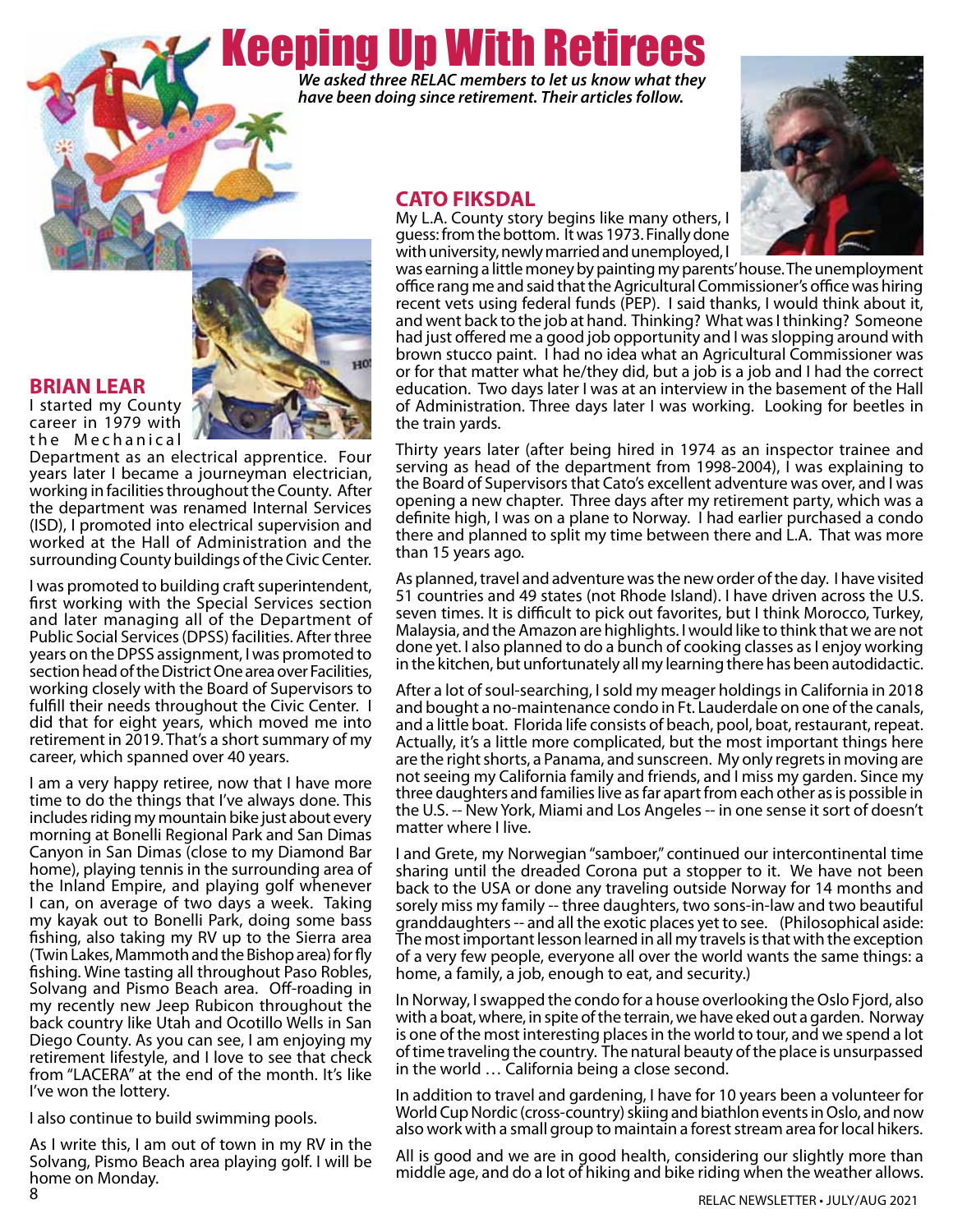

*With wife, Cheryl, and grandchildren Aaron and Ava*

# **ED ANHALT**

In June of 1975 I began my career with the County after graduating the School of Criminology at U.C. Berkeley in 1973. I was offered a job with the Probation Department as a group supervisor 1 (GS1). The gentleman offered me an "as needed" position at Central Juvenile Hall in East L.A. I replied, "I don't care how far I have to drive, but I want a permanent position." A couple of days later I was offered a permanent position at Camp John Munz in Lake Hughes. I ended up driving 150 miles round trip every day for two years! I am glad I held out because not only did I get benefits, I squeaked under the timeline and was put in the Plan A retirement, which I am so grateful for.

Four months before I started with the County, I met my wife and have been with her for 45 years, so Cheryl was always part of my life while working with the County and still is. During my career I worked at all three juvenile halls, five camps (Munz, Mendenhall, Scott, Scudder, and Gonzales), Camps Headquarters, and the Van Nuys Juvenile Office. I advanced through the ranks from a GS1 to a senior probation director during my almost 34 years. I spent most of my years in juvenile halls and camps, spending only 19 months in a field position.

My average work week was 80 hours per week, but somehow I managed to go to the gym every day at 4:30 a.m.! I could not manage that now! During my career I was the president of the California Probation, Parole and Correctional Association as well as the training chair for CAPIA (managers who worked Probation facilities). I met and networked with some really wonderful people, which really enhanced my career. With the help of some great people, I was able to design and build a high-risk offender unit at Barry J. Nidorf Juvenile Hall, started boot camps, worked with the Sheriff's Department in getting the Livescan/mugshot system at all three juvenile halls and worked on a myriad of other trendsetting projects in Juvenile Corrections.

I retired in 2009, and in 2018 we moved to northern Nevada, where we reside at the base of the Eastern Sierras in the Carson Valley. We are active doing kayaking, hiking, going to concerts, biking, flying, shooting, four wheeling, fishing, going to the gym and meeting with friends. We wake up to snowcapped mountains, geese and ducks flying, and red tail hawks perching close by. During my years working, I obtained my commercial pilot's certificate as well as my instrument rating. I have been flying for the Civil Air Patrol doing search and rescue and homeland security missions for the past 15 years. I was a squadron commander for 4  $\frac{1}{2}$  years, which turned out to be a full-time volunteer job!

We have traveled all through the USA (mostly national parks) as well as visiting our kids, who have not resided in California for quite some time. Our military son, Justin, has lived in Alaska, Texas, England, Alabama, Virginia and Florida. Our daughter, Heather, now lives in Utah and has worked as a college professor. With the kids and grandkids, we always have had an

excuse to go somewhere, even during COVID! The grandkids are really a blessing and spend time with us during the summer. My parents still reside in Sierra Madre, where I grew up. Mom is 96 and Dad is 98. Both are doing well and I am so lucky to have them. We continue to travel and meet regularly with friends I met on the job, in high school, and in college. We joined a retirees group of law enforcement officers, many of whom are from the Los Angeles County Sheriff's Department. Picnics, four wheeling and a ton of other activities with this group has further enhanced our retirement.

We travel the world on cruise ships, which is my wife's favorite mode of transportation, while meeting other people and enjoying other cultures. So far we have spent over a year at sea. I am grateful to have so many friends, family and my health. If anyone tells you retirement is boring, tell them they are crazy...it's wonderful and you earned it!





*From left are: Bayer, Kelly, Sturges, and Golightly.*

## **Lynn Bayer and Joanne Sturges Retire (For the Second Time)**

For many years, retired department heads have met several times a year for lunch. For almost the last 20 years, Lynn Bayer, former director of the Department of Public Social Services, and Joanne Sturges, former Board of Supervisors executive officer, have been responsible for organizing the lunches and outreach to new members. Bayer and Sturges recently announced their intentions to "retire" as co-coordinators and Steven Golightly, former director of the Child Support Services Department, and former Treasurer-Tax Collector Joseph Kelly have assumed these responsibilities. While sad to see them relinquish their responsibilities, retired department heads were happy that Bayer and Sturges still plan to participate in the lunch club. The outgoing and incoming team – all RELAC members - -met for lunch recently in Playa Vista to discuss the transition. All were fully vaccinated and happy to see human beings again that weren't in their respective pods.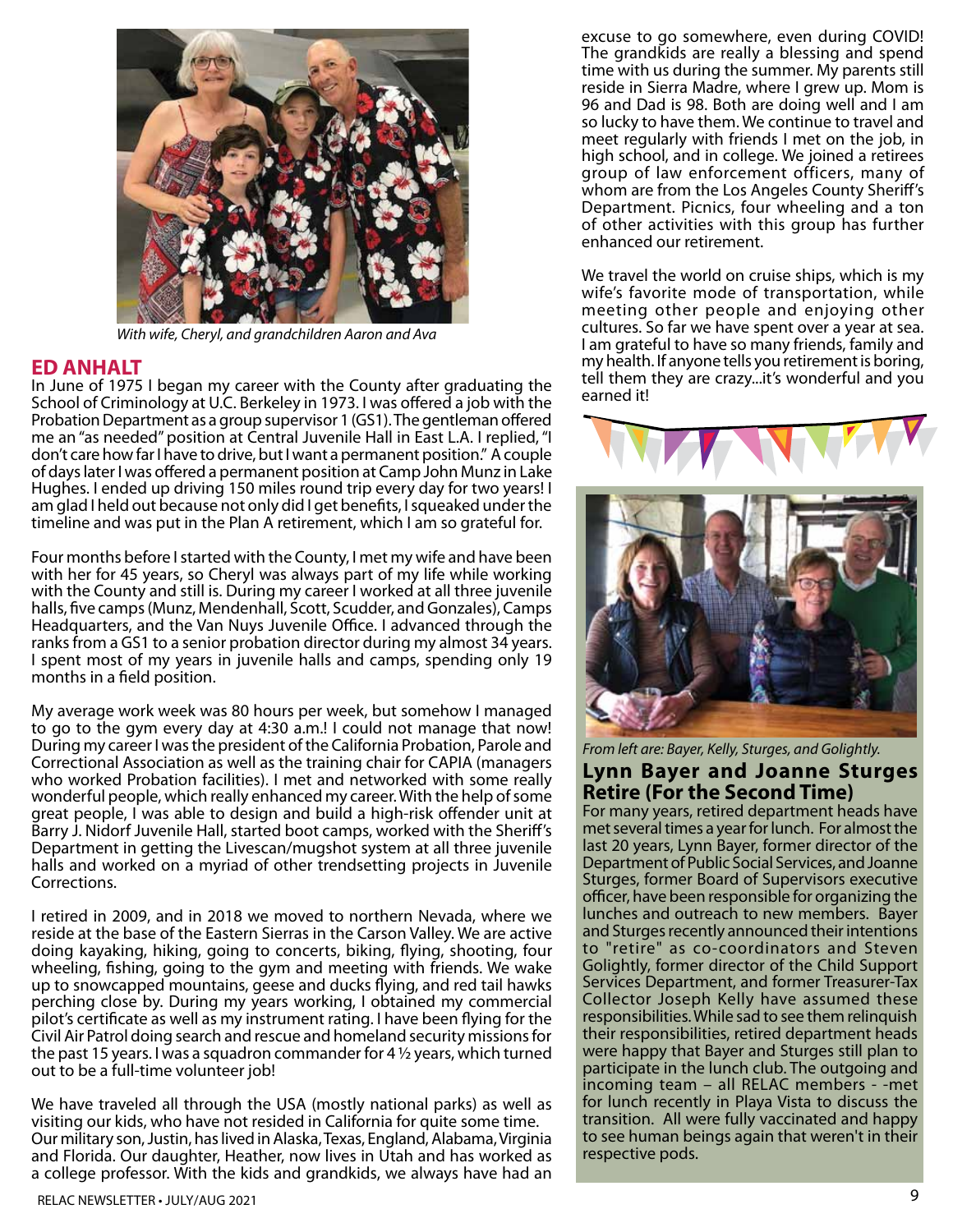# **August is National Golf Month**

National Golf Month was founded in 1993 by the Professional Golfers' Association of America (PGA) to encourage golfers to share their experiences and bring new golfers to the greens. We ask some of our RELAC members to share their love of the game and how they got involved in the sport.





*With grandson Trent Luechtefeld*



*With DeWitt Clinton (left)*

## **Gil Sandoval** ,

## RELAC Golf Director

(RELAC associate member Gil Sandoval agreed to serve as golf director in 2003 as a favor to his wife, Diane, a RELAC director, and RELAC when Ed Barrios resigned and RELAC had no one to take over the position. Sandoval retired in March 2009 from the graphic arts and marketing industry.)

I started playing golf in 1973 after lending a co-worker \$200. He repaid \$100 and gave me a complete set of golf clubs in a bag to hold as collateral until he paid the balance, which he never did. So, I had a set of clubs, a golf bag with a pair of golf shoes that were my size, and I decided to try out the game. It turned out to be more of a challenge than I thought. I could hit the ball really far, but I could not always control the direction, and the desire to do better got my attention to the game of golf. It took two years to bring my score under 100 for 18 holes. Two years later I shot my first round under 80 with a score of 78. It was the highlight of my golf experience and a love of the game that has lasted for the last 48 years. The best round of golf that I have ever played was at a Jack Nicklausdesigned course which had a par of 71, and I shot a 72. I have never had a hole-in-one, but have had a dozen very close, once with the ball a quarter of an inch over the edge of the cup on 183-yard par three at Whispering Palms Golf Resort in La Jolla, California. But I will keep trying, as all golfers do!

# **Pat Proano**<br>2018 Retiree, Public Works

My love affair with golf began 38 years ago when I joined the Department of Public Works (DPW) Golf Club. Jim Noyes, former director of public works, led the club and organized monthly golf tournaments at various courses in Southern California. In 2009 I moved from Long Beach to Santa Clarita and joined the Tournament Players Club (TPC) at Valencia. My golf game dramatically improved at TPC with the opportunity to take lessons, practice and play tournaments with several club and PGA tour players. The competition game gave me an opportunity to test and improve my golfing skills. During my career, I enjoyed representing the County and Public Works at many golf tournaments, including those organized by the California Contract Cities Association, California State Association of Counties and American Public Works Association. Among the renowned courses I played in California include Pebble Beach, Riviera, Wilshire, Sherwood, Torrey Pines and Sandpiper. Some of my memorable rounds included playing golf with Supervisor Don Knabe and DPW Directors Tom Tidemanson, Harry Stone and Jim Noyes. When I retired in 2018, my wife, Lyne, and I moved to Hilton Head Island in South Carolina. This place is a golf mecca, with over three dozen challenging golf courses, where we play on a weekly basis. We have taken road trips to play at many courses in South Carolina, North Carolina, Georgia and Florida. Some of our most memorable include Pinehurst, Harbour Town, Sea Pines, Oyster Reef, The Club at Savannah Harbor and TPC Sawgrass. I have enjoyed the excitement of hitting three holes-in-one while playing at TPC Valencia, Robinson's Ranch, and Los Amigos. To top it off, during one of my recent rounds here in South Carolina, I shot my personal best round by scoring a 77. Life is Great!

# **Ray Fortner**

2009 Retiree, County Counsel

My main track is Virginia Country Club in Long Beach, where I have been a member since 2002. (Former County Counsel) DeWitt Clinton, who joined a few years before that, encouraged me to get involved with the addictive and humbling pastime. In our group of eight to10 regulars, DeWitt plays four days a week (we still haven't gotten back to being open on Monday because of COVID-19 restrictions), and I play three days, often with DeWitt, plus a fourth short practice day. I been frustratingly close to a hole-in-one several times, but the golf gods say not yet, while DeWitt added another one a short time ago. We have played with (former Treasurer-Tax Collector) Larry Monteilh many times over the years, but not recently because he prefers starting at sunrise and DeWitt and I start at a more civilized hour. And for a year or two recently, I was playing twice a week with (former County Supervisor) Don Knabe and (Knabe Chief Deputy) Curt Pedersen. Great fun, socialization and fraternization with all these characters!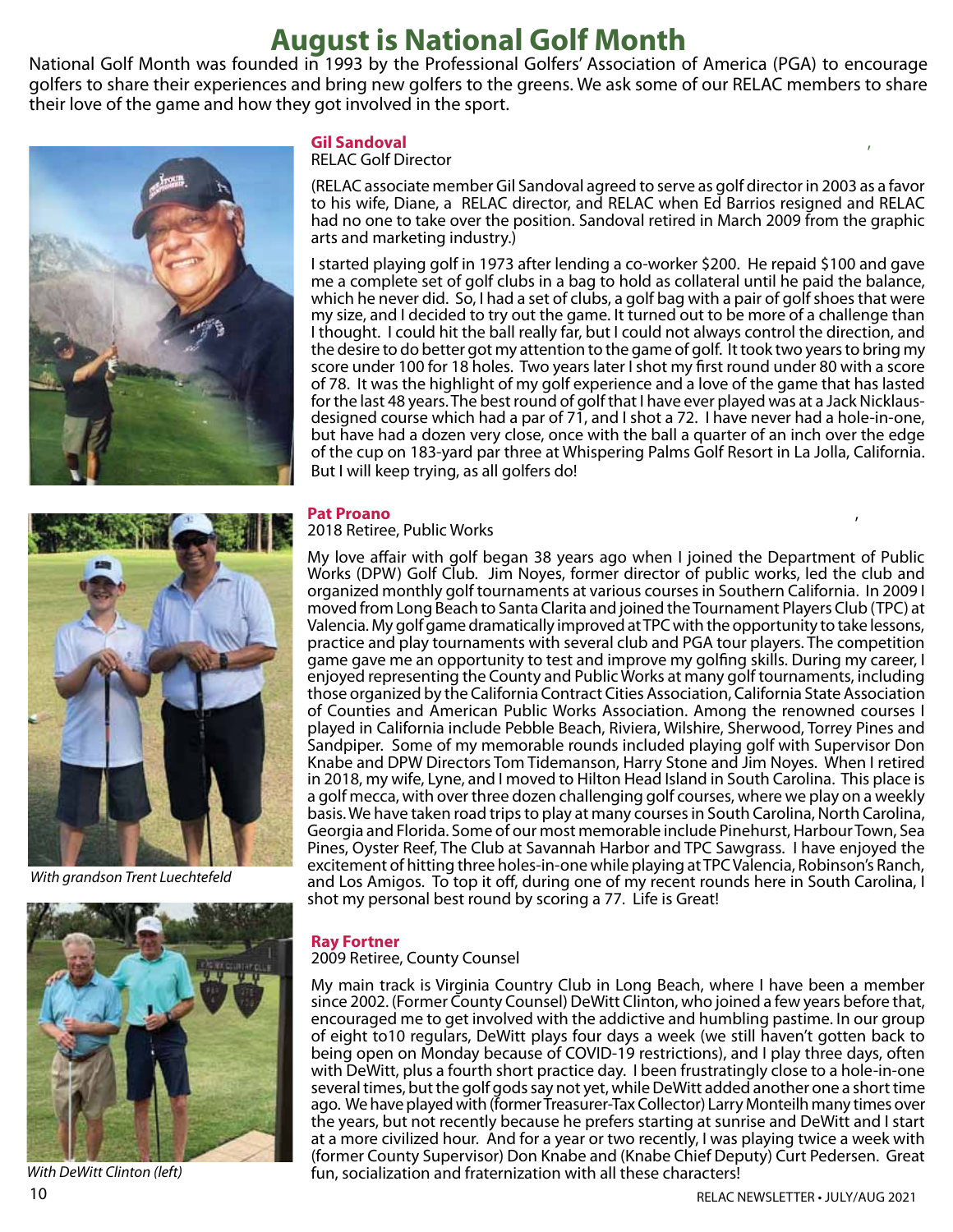







## **Frank DaVanzo**

2011 Retiree, County Counsel's Office

Golf is a sport that is impossible to play consistently well. As I have grown older, I have found that you meet some of the nicest people on the golf course. Attached is a picture of my playing partners today: Jose Huitron, Steve Serranos, me and Drew Respicio. I've played with Jose before, but met the other two gentlemen for the first time today. All three are members of a County-related golf club, the Sandbaggers, which is now run by retired County employees Karl Schroeder, a RELAC member, and Jim Russell. The club originated within the County Department of Internal Services. Drew worked for the Sheriff's Department, but is now a L.A. City fireman. We had a great time cheering each other on. The great challenge of golf is getting outside of yourself and realizing that you can be your own worst enemy. There is no point in beating up on yourself, but instead you have to learn to live with your mistakes and try to learn from them. That is what the term "for the love of the game" means. When I retired 10 years ago a friend suggested I adopt "frank4golf" as my e-mail address because I like to play golf and it is a name easy to use and remember. Think how many golfers named Frank there are who would like this handle!

#### **Brian Lear**

2019 Retiree, Internal Services Department

This photo was taken at Dos Lagos in Corona. It's a very beautiful golf course and very challenging. That is one of my favorite locations to play. My home course is Mountain Meadows in Pomona. I love to play there because it's close and it is a Los Angeles County course. About four years ago a good friend of mine took me out for the first time and I fell in love with the sport. I consider myself a well-rounded athlete, but golf happened to be one of the hardest sports to learn and it's very challenging. I love the sport because it takes you to various different golf courses that are very beautiful and if you walk the course like I do often, it's very good exercise while playing. Right now my scores are in the low 90s, but I'm taking lessons with GOLFTEC, which is helping me a lot. Hopefully by the time I'm done with those lessons, I'll be shooting in the low 80s. My average playing time is one day a week, but I spent a lot of time at the range, around three to four days a week just trying to get better. One of the persons that I enjoy playing with is Dave Chittenden, who was chief deputy director of the Internal Services Department before retiring.

#### **Greg Walia**

2000 Retiree, Public Works Department

When I was working I used to pass golfers in the hot sun or in heavy drizzle and I'd think, "What a bunch of crazies, trying to put a tiny ball in a small hole." About 15 years ago I joined their club. Now I golf three days a week and enjoying it... more the company than golf.

#### **Wendy Watanabe**

2014 Retiree, Auditor-Controller **Dennis Watanabe** 2011 Retiree, Beaches and Harbors

The golf course we go to in Henderson, Nevada reopened in May last year after a two-month lockdown. It quickly became the only activity in town as strict rules were applied for golfers, such as mask wearing, non-sharing of golf carts, touchless flagpoles, etc. People generally felt safe on the course due to the wide-open space, so the golf business in our town was booming. We started playing golf off-and-on about 10 years ago, much more off than on. Then, when the pandemic hit, we got more serious into the game. We have been playing once or twice a week with this nice couple who moved here from Maui. We are content just to get out of the house, put in some exercise and smell the fresh air. Golfing has helped us to stay sane while the pandemic is still going through the world. We truly enjoy the game, but need big improvement in our golfing skills. This is a tough sport indeed. Hopefully lessons and a lot of practice on the driving range will eventually help. The occasional birdies and pars we get have made us keep coming back for more -- the rest of the time we are just chasing that little white ball.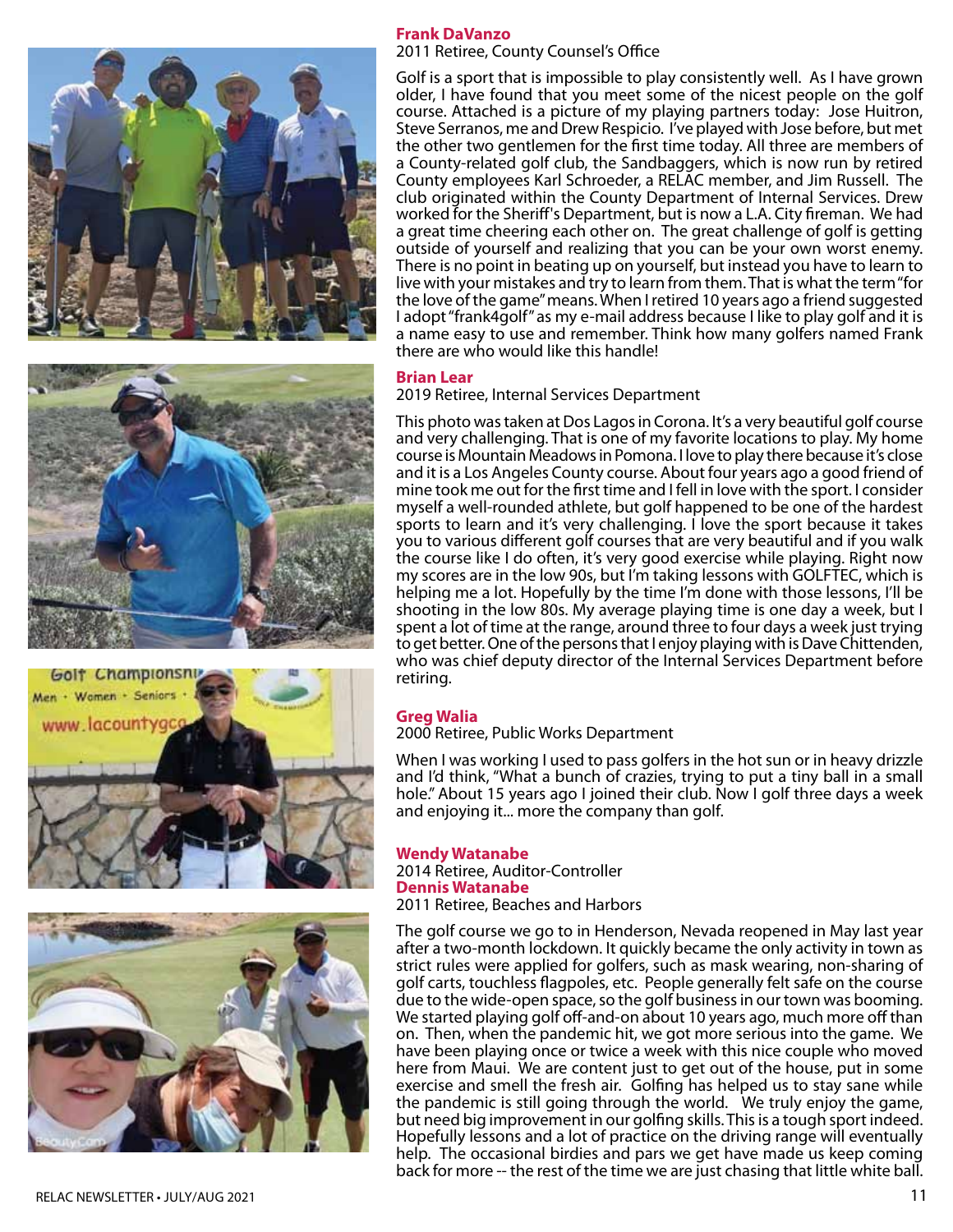**Inside LA County** *by Judy Hammond*

*Newsletter Editor*



The high cost of jail phone calls and commissary items has long been an issue, as has how the Sheriff's Department spends the profit it makes on these inmate purchases. There has been study after study, but now

it looks like the County may be ready to forgo some of the profit it makes from the inmates. The Board of Supervisors is considering providing free phone calls – which now cost 25 cents a minute -- and eliminating the steep markups on commissary items – which may be more than double their actual cost. Supervisors say it is important for the inmates to keep in touch with their family and friends, but the high cost of the phone calls often makes that impossible. The Board has asked for a review of the revenue generated by the phone calls and commissary sales and an audit of how much of that money is used to benefit the inmates. The revenue from the inmates is no chump change -- the company that provides the phone services guarantees the Sheriff's Department a minimum of \$15 million annually. Supervisor Chair Hilda Solis said when jails were closed to visitors last year, inmates made 1 million more phone calls and ran up an additional 20 million minutes compared with the last three years. When Supervisor Holly Mitchell was a state senator, she authored legislation that would have capped jail phone and commissary costs, but it was vetoed by Gov. Gavin Newsom.

Work is progressing on creating two new departments: the Economic and Workforce Development Department and the Department of Aging and Disabilities. But, though supervisors directed last November that money be included in the 2021-22 budget to create the Department of Youth Development to care for children and teenagers now in the Probation Department's custody, Chief Executive Officer Fesia Davenport did not do so, saying it was premature.

The Community Development Committee has been renamed the Housing Advisory Committee and its membership increased by two non-tenant members for a total of 11 members.

The Board voted to transfer Bruce's Beach in Manhattan Beach to heirs of the black couple who owned and operated a resort for African-Americans there before the property was taken from them by eminent domain in the 1920s due to racism.The County Lifeguard Headquarters is now located at the site.

A "Zero Emissions Infrastructure Plan" is being prepared by the County to dramatically expand the charging station infrastructure to make electric cars practical for drivers, no matter where they live or work.

An ordinance is being drafted to prohibit the feeding of peafowl in public places. Supervisor Kathryn Barger said it is needed because when regularly fed, peafowl may become more territorial and aggressive.

The County Fairplex in Pomona is among emergency shelters housing migrant children who have crossed the border without a parent. As of June 6, 374 of the children had been placed with families or sponsors. Hygiene kits, clothes, blankets and other essential goods are being donated by the public as many of the youth had nothing but the clothes they were wearing.

The Metropolitan Transportation Authority says it will not support any expansion of the 710 Freeway, which runs from Long Beach to Alhambra, that involves displacing residents. A current proposal calls for widening the freeway.

Photojournalist Nasser Baker filed a civil rights lawsuit against the County, alleging he was pushed, struck and threatened by sheriff's deputies while videotaping deputies and protesters in 2020.

The Board of Supervisors, reacting to complaints that the Sheriff's Department was withholding names of deputies involved in shootings while on duty despite a 2014 California Supreme Court ruling generally requiring such disclosures, ordered the names be published within 48 hours. Sheriff Alex Villaneuva responded a day later that he will release the names within 30 days after the incident, to give investigators time to evaluate whether a threat exists against the deputy.

Los Angeles has joined a number of other cities considering creating their own health department, unhappy with the way the County handled the pandemic.

On a 4-1 vote, the Board of Supervisors asked a pilot program be implemented to guarantee a basic income of at least \$1,000 per month for at least 1,000 residents for three years, potentially targeting women living at or below the poverty level who were released from jail in the last seven years. The Board also asked the Department of Public Social Services to come up with potential pilots to include CalWORKS families, transitionaged foster youth, individuals receiving general relief and low-income individuals, without regard to immigration status. Supervisor Kathryn Barger opposed both proposals.

The Registrar-Recorder's Office has approved the circulation of a petition to recall District Attorney George Gascòn. Proponents, upset about reforms implemented by the D.A. that they feel are a threat to the community's safety, have until Oct. 27 to collect 579,062 signatures to get the recall on the ballot in 2022. About 80 people gathered on the sidewalk across the street from Gascòn's Long Beach home to get signers. Azusa, Beverly Hills, Covina, Lancaster, La Mirada, Pico Rivera, Rosemead, Santa Clara, Santa Fe Springs and Whittier city councils have approved votes of no confidence in the D.A.

Compton filed a claim against the County for what the city said was "rampant" fraud by the Sheriff's Department for billing for patrol work not done. Inspector General Max Huntsman said similar claims of falsified patrol records have been made before, but he could not verify whether they are valid as the Sheriff's Department will not let his office inspect the records.

Teri and Jerry Kohl donated \$5 million to the Los Angeles Opera -- the largest gift received during the pandemic -- to allow the staging of its first live, in-person show since March 2020.

Descanso Gardens in La Canada-Flintridge has been recognized by the National Register of Historic Places and will be included on the official list of historic places worthy of preservation.

Saying they believe suicides among veterans are undercounted, the Board of Supervisors asked a review team be created to track veteran suicides in hopes of providing more effective intervention.

Questions have been raised by the Auditor-Controller and Office of Inspector General about the ability of the Department of Public Health to regulate and oversee local nursing homes and other long-term care facilities.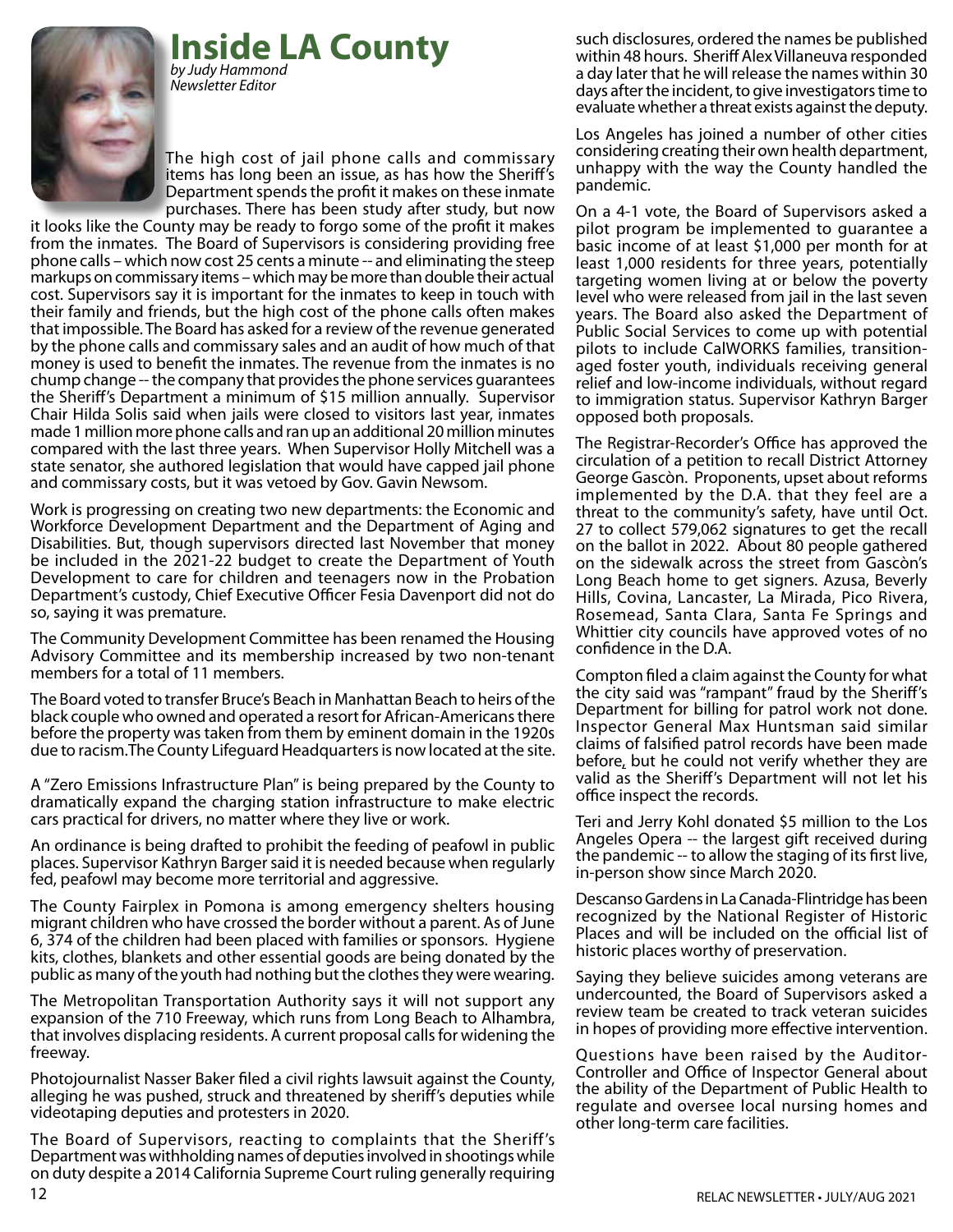







After receiving public criticism, Supervisor Kathryn Barger withdrew her recommendation to appoint Dr. **David Drew Pinsky** (AKA Dr. Drew) to the Los Angeles Homeless Services Authority. Former County Deputy Chief Executive Officer **Miguel Santana**, who recently resigned as president and CEO of Fairplex**,** named president and CEO of the Weingart Foundation, a private grant-making foundation advancing racial, social and economic justice in Southern California. **Gustavo Dudamel**, artistic and music director of the Los Angeles Philharmonic, will also become music director of Paris Opera beginning Aug. 1.

#### **RETIREMENTS:**

**APPOINTMENTS:**

Former Sheriff **Jim McDonnell**, who was defeated in his 2018 reelection bid, was granted a deferred retirement (for three years, 11 months) in February. **Crystal Cooper- Murrell**, a technology manager in Internal Services Department who helped develop the County website, with almost 33 years of service. **Saul Cervantes**, with almost 38 years of service in the Executive Office of the Board of Supervisors. **Rich Llewellyn,** former aide to Supervisor Ed Edelman and District Attorney Gil Garcetti, retiring this summer as L.A. City chief administrative officer.

#### **ELECTIONS:**

Supervisor **Sheila Kuehl** has announced she will not seek reelection in 2022, saying she has worked non-stop since she was seven and, approaching 80, would like to "see what it's like not to work and follow the dreams on my bucket list." Three persons have already announced they will run for the seat: state Assemblyman **Richard**  chief of the Sheriff's Department Technology and Support Division and member of the department since 1988, says he will run against Sheriff **Alex Villanueva** in 2022.

**COURTS: Trenton Trevon Lovell,** 31, pleaded guilty to murdering Sheriff's Sgt. **Steven Owen**, 53, five years ago, shooting him multiple times after Owen responded to a burglary call in Lancaster. Judge **Patrick Connolly** admonished by California Commission on Judicial Performance for inappropriate demeanor and remarks, his third such admonishment since 2010. Sheriff's Deputies **Pedro Guerrero- Gonzalez**, 34, and **Noel Lopez**, 41, indicted on charges they lied in a 2018 drug and weapons investigation. Former District Attorney Jackie Lacey's husband, David Lacey, was placed in a diversion program instead of facing criminal charges for pointing a gun at demonstrators outside the couple's home during his wife's bid for reelection last August. Sheriff's Deputy **Daniel Manuel Auner**, 23, said to be driving at a high rate of speed, has been charged with murder after the car he was driving last summer while off-duty crashed into a traffic pole, killing one of his passengers and seriously injuring two others. Former Sheriff's Deputy **Marc Antrim** sentenced to seven years in prison for orchestrating a 2018 fake drug raid to steal more than half a ton of marijuana and \$600,000. Sheriff's Deputy **Kevin Honea**, 33, charged with perjury for lying about finding a gun in a vehicle two years ago.

#### **DEATHS:**

**Gil Gerakos,** former aide to Supervisor Ed Edelman and later the Workforce Development, Aging and Community Services Department, from brain tumor. **Nwamaka Patience Oranusi**, 33-year employee of the Department of Public Health, where she was director of the Health Facilities Inspection Division, after long battle with cancer. **Eli Broad**, 87, major donor to the County Museum of Art and the leader of the fund-raising campaign to complete the Walt Disney Concert Hall, eulogized by Supervisor Janice Hahn "as one of the most consequential civic leaders Los Angeles has ever seen… (who) helped transform L.A.'s physical and cultural landscape and make it the capital of arts and culture it is today." Board Chair Hilda Solis directed the County flags to be flown at half-mast and the fountains in Grand Park to light up in the color white to honor Broad. **Rigoberto Arrechiga**, 49, who served 20 years in the Public Defender's Office and was president of the Mexican American Bar Association and the Latino Public Defender's Association. **Vince Aguilar**, 54, 30- year County employee who was a civil engineer in the transit section of the Department of Public Works. Capt. **Brian Levasseur,** 52, a 32-veteran of the County Fire Department. **Juana Sequiera Solis**, mother of Supervisor Hilda Solis. **Jane Boeckmann**, who served on the Board of Governors of the County Museum of Natural History and a founding member of the First 5 L.A. Commission. **Lloyd Huff**, chief of cross connections and water pollution control for the Department of Public Health until his retirement in 2005. **Margery Ann Gould**, executive director of the Commission for Children and Family Services until her retirement in 1999. Probation Department Detention Services Officer **Michael E. Wall**, with 14 years of service, who was working at Central Juvenile Hall when he went into cardiac arrest. Dr. **Rodger Keller Farr**, 88, whose work with the County Department of Mental Health led to life-changing involvement with the Skid Row homeless population; founder of the Skid Row Mental Health Project in 1981, traveling nationally to share the concept of the project and problems of the homeless mentally ill. **John "Jack" Charles Levan**, who retired in 2003 as director of judicial support for L.A. Superior Court, with 39 years of service. Sheriff's Commander **Sammie Collins**, who retired in 1990 after 30 years with the department. Sheriff's Lt. **Jerry Price**, who retired in 1993 after 26 years of service. Prominent real estate developer **Robert Maguire III**, 86, who as president





*Owen*



*Vera* 



*Broad* 



*Boeckmann* 



*Continued on p. 14 Maguire*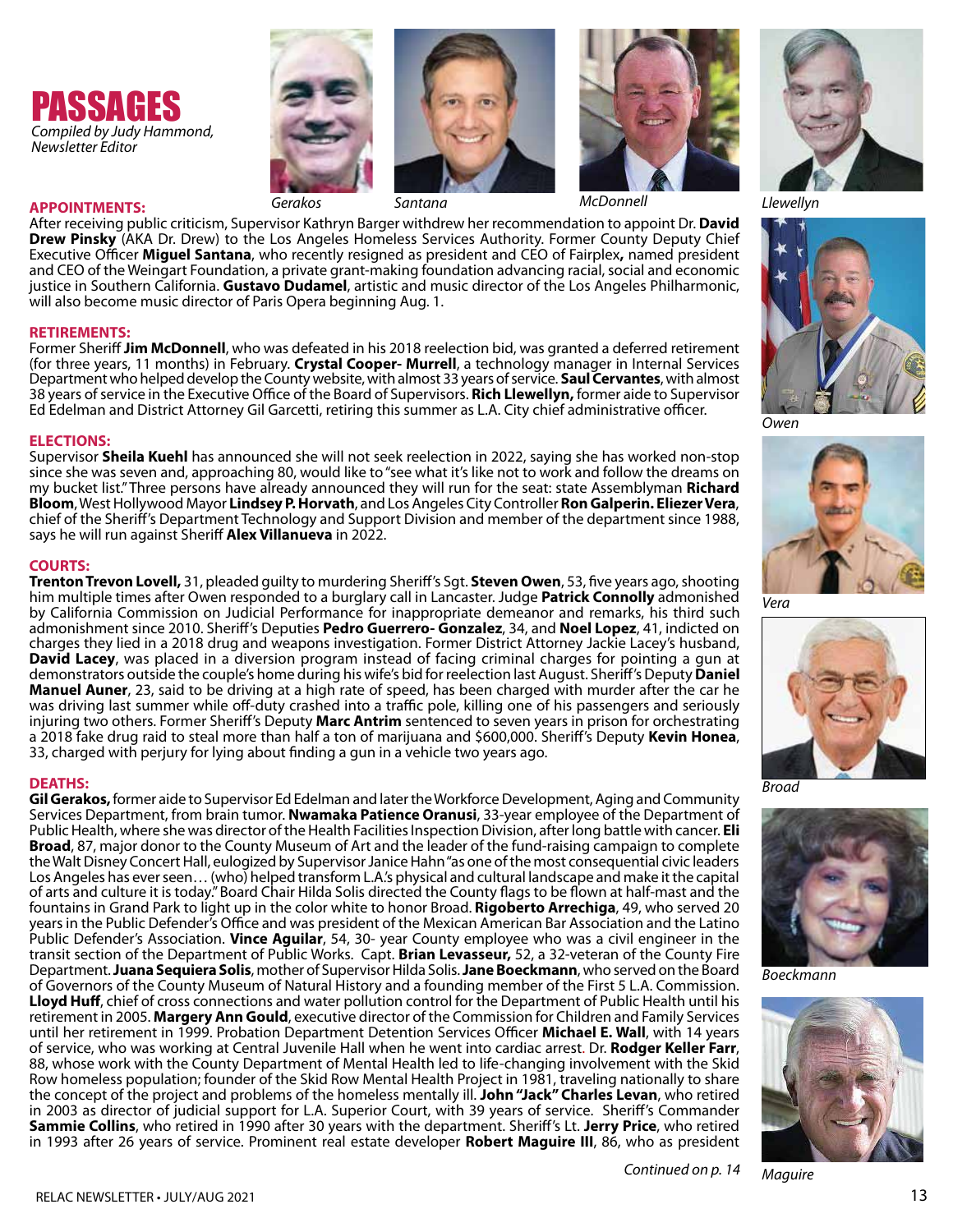

# **SEIU 721 President Linda Dent Dies of Cancer at Age of 68**

Linda Dent, a clerk in the Treasurer-Tax Collector's Office who rose from a steward to become the first woman and first black president of SEIU 721, has died at the age of 68 after battling pancreatic cancer.

Born in Louisiana and raised in Compton, Dent witnessed the effect of racism and dedicated her life to fighting for racial and economic justice for all. As a member of the bargaining team for L.A. County, Dent pioneered the strategy of joining with community allies to push county government to adopt programs that helped a broad cross section of working-class and poor Angelenos, in addition to members of her union.

The alliances Dent built ignited the Fight for \$15 campaign, sparking minimum wage increases first in L.A. County and the City of L.A. that culminated in a landmark statewide law that raised wages for 6.5 million Californians. She created the Compton Jobs Fair to help the formerly incarcerated find jobs with dignity, and pushed the City of Los Angeles to create the Targeted Local Hire program, a first-of-its-kind effort to set aside entry level city jobs for ex-offenders, homeless and other disadvantaged city residents.

"I have never met a leader more fiercely dedicated to making a difference in the lives of working people," said SEIU 721 Executive Director Bob Schoonover, who Dent succeeded as president of the local. "She was my sister, my ally and my friend for decades and words cannot convey how much I and everyone else in our movement will miss her."

Dent will be succeeded by SEIU 721 Vice President David Green, a social worker and 21-year veteran of the Department of Children and Family Services who also serves as an elected member of the Los Angeles County Employee Retirement Association Board of Investments.

Dent is survived by her husband, Lee, three children, and seven grandchildren.

RELAC Director Victoria Pipkin-Lane said news of Dent's death was devastating. *"*Linda supported me throughout my County career. She served on the Labor-Management Advisory Committee for Productivity Enhancement, and was an effective advocate for SEIU. I enjoyed working with her. Linda was a very humble, warm and nice person; an angel to me. She made a positive difference in many lives."

# **Probation DSO Michael E. Wall Dies on Duty**

Probation Detention Services Officer Michael Wall suffered a fatal heart attack on April 30, shortly after restraining a juvenile offender who had led a mob assault on another juvenile



offender at the Central Juvenile Hall in Los Angeles.

The attack occurred inside a classroom, and two of the offenders then ran into a field in front of the facility. Wall and another officer chased the youths and restrained one of them. Wall then suddenly collapsed, and Probation and Juvenile Court Health Services employees rushed to his aid and began CPR. He was transported to the hospital, where he passed away during emergency surgery.

Wall, who worked in the Probation Department for 14 years, is survived by a daughter and sisters.

James Phelps, assistant superintendent of Central Juvenile Hall, said the passing of Wall while on duty has affected Probation staff at all levels.

 "The recent loss of Detention Services Officer Michael Wall was felt deeply by those who knew him and worked with him. His passing impacted each in different ways. Although the incident is devastating, I am struck by those who immediately responded in an attempt to preserve life. These individuals demonstrated the very best of us. I will never forget the passing of DSO Wall nor witnessing the highest example of human compassion. My thoughts and prayers are with DSO Wall and his family."

RELAC member Edward Anhalt, who served 34 years with the Probation Department, said people don't realize how dangerous being a probation officer is and usually think only about police officers dying in the line of duty. He said the dangerous and stressful nature of the job creates extreme health conditions. "I gave two eulogies in my last year."











**DEATHS:** 

of the County Museum of Art helped expand the museum and stabilize its finances; from complications of pneumonia. **Martha Aguayo Galaif**, 80, who spent most of her career as an administrator at County+USC Medical Center, running the Internal Medicine, Psychiatry and Pediatrics Departments before becoming the chief administrator for Women's Hospital. She was a founding member of the hospital's Arts Council, procuring artwork donations for new buildings, and a member of the Board of Directors of CARES. Internationally recognized plastic and reconstructive surgeon Dr. **Garry Sidney Brody**, 88, recruited in 1969 to open and head the Plastics and Reconstructive Service at the County's Rancho Los Amigos National Rehabilitation Center in Downey, later instrumental in establishing the Division of Plastic Surgery in the Surgery Department of USC Medical School and a Hand Rehabilitation Center at the University Hospital. Col. **Richard A. Littlestone,** 97, who campaigned successfully for a columbarium at the Los Angeles National Cemetery to ensure more veterans' ashes could be held locally, and was recognized by the County Board of Supervisors with a Lifetime Service award. **Masashi "Sid" Okazaki**, 95, a statistician with the Public Health Department, who retired after more than 30 years.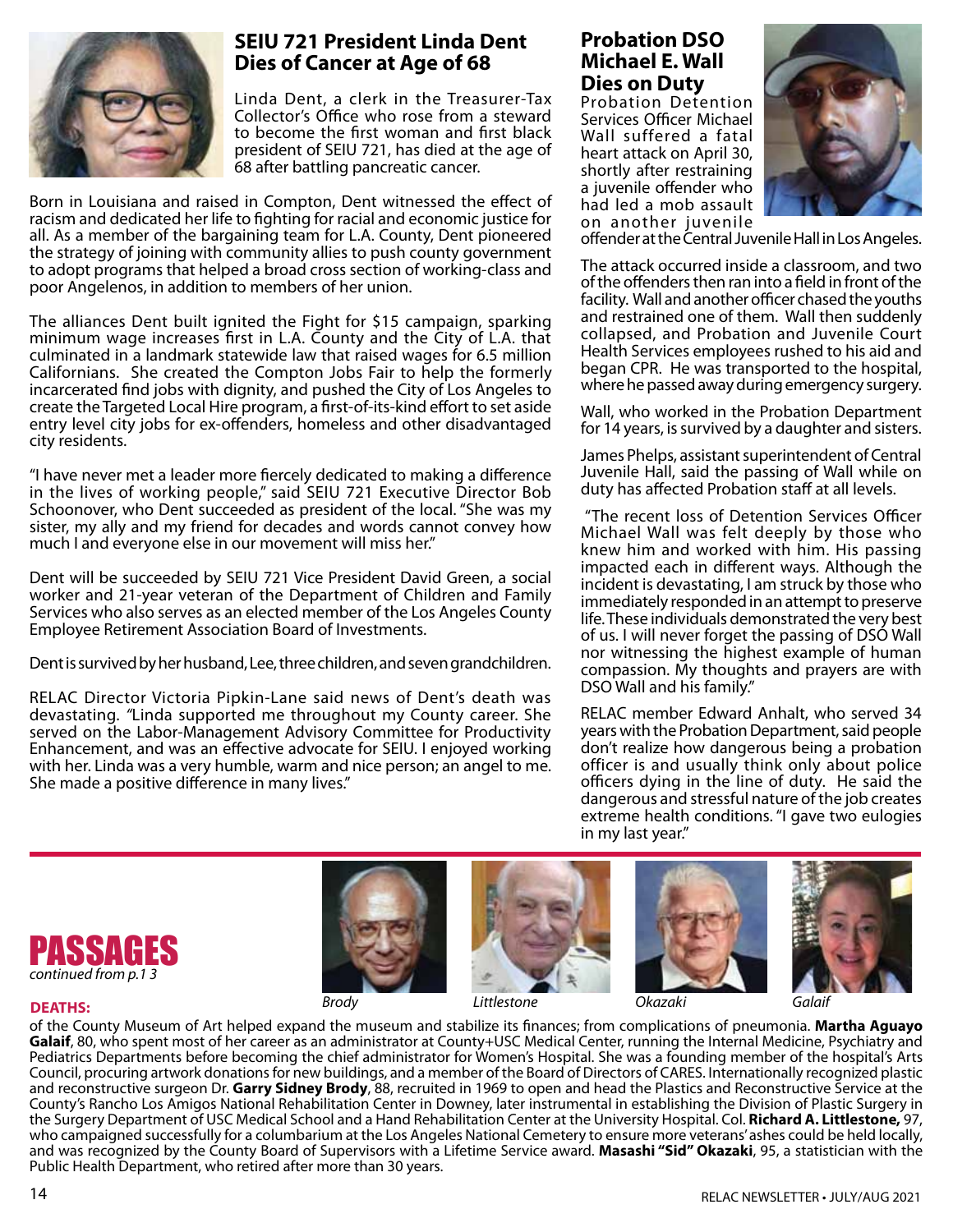# **IN MEMORIAM**

*This list includes retired employees, both RELAC members and non-members.*

#### **Agricultural Comm./Wts. & Meas. -** Phineas Libbaenis Ware **Alternate Public Defender -** Paola M. Argueta

**Animal Control -** Floyd E. Dwight

**Antelope Valley Rehab. Center -** Raymond A. Tellez

**Assessor -** Ernesto G. Agpaoa, Jitendra T. Damani, Joyce E. Denavich, Daryl R. Grafious, Ilda L. Ramos, Lawrence S. Rubinson, Jeanne M. Vidal, Edward A. Weber

**Auditor-Controller -** Derek D. Marshall

**Board of Supervisors -** Margery A. Gould, Yvonne Hayes **Burbank Municipal Court -** Katherine Habermacher **Chief Executive Office -** Peggy Brooks

**Child Support Services -** Betty M. Curry, Georgia Craver May, Makram G. Shehata, Lelia C. Swayne, June V. Ware

**Children & Family Services -** Larry D. Ascherman, Millie J. Bunkley, Stanley E. Cerveny, James Chen, John W. Duckwall, Beverly D. Ferguson, David M. Galanda, Joyce Graham, Barbara H. Green, Maria G. Guerrero, Leola M. Raglin, Howard R. Scriven Jr., Elizabeth Suarez

**Compton Municipal Court -** Ivy G. Roberts **Correctional Health -** Carmen Alcantara, Clara A. Luna

**County Counsel -** Esther Ramirez

**District Attorney -** Ethel R. McCants, Dewey Dale Shoemaker, Sidney D. Trapp

**Engineer Facilities -** John S. Bozin, Kenneth C. Murphy, Robert Levin

**Fire -** Franklin T. Reavis, Stanley Barlow, Patrick E. Bradford, James H. Heywood, Jay D. McCafferty, Franklin T. Reavis, Gary S. Rice, Daniel George Rose, Gerald E. Sparks, Larry A. Westby, Jack O. Williams **Flood Control District -** Dennis Rohrs

**Harbor/UCLA Medical Center -** Bettie J. Brown, Willie Ruth Coleman, Temi A. Doty, Juan M. Garcia, Kathleen M. Gray, Alvin Posey Harris, Gamalier Lesure, Denise Miller, Doris Pierno, Jackeline C. Reyes De Yescas, Jeane C. Skriloff, Fred Valdivia

#### **Health -** Virginia Maltby

**Health Services Administration -** Lavina H. Atkinson, Subramaniam Balasubraman, Lois E. Beridon, Linda Carson, Colleen J. Colson, Myrna Davis, Marian W. Emerson, Martha Aguayo Galaif, Marjorie Gunning, Bruce K. Hon, Arthur E. Horney, Hideko Ichikawa, Mable Starks

**Internal Services -** Bruce J. Alberti, Chester C. Bryant, Eddie L. Fluellen, Arthur Hill, John F. Holmgren, Generoso Morales, Beverly S. Ng, John Ivory Sims, John Solis

**Juvenile Court Health Services -** Millicent I. Edwards, Mary L. Misso

**King-Drew Medical Center -** Gloria R. Byers, Ivory O. Chapple, Betty J. Du Bose, Bertha Y. Ross, Beathrice Lucille Simmons, Rosie N. Townsend, Julius Vaughn, Loyce Delora White, Laurnetta Wimbley, Lemuel Wright

**LAC+USC Medical Center –** Oretha Armstrong, Gloria J. Brown, Mercelita G. Buensuceso, Richard G. Carlson, Connie E. Closure, Carlos Cortez, Myrlene Decatur, Beatrice R. Echols, Juan Nestor U. Escaro, Kalu G. Ezikpe, Earline Freeman, Joan A. Gallo, Edward E. Healy, Consuelo Hernandez, Dale Luckie, Sarah R. Morales, Delfina P. Murcia, Ann Pope, Fernando L. Reyes, Yolanda Ruiz, Irene C. Schorr, Frederick J. Taylor, Maria Elen Vaughn

**LACERA -** Remigio M. Feliciano, Jill Rawal

**Mechanical -** Raymond R. Cummins

**Mental Health -** Mona L. Burton, Sankar P. Das, Francis X. Dewaele Jr., Bonnie M. Earle, William G. Fadriquela, Debbie S. Frazier, John D. Hamman, Deborah A. Hooks, Ronald R. Koegler, Harold E. Mavritte, Ramon F. Rocha, Elizabeth Smith, Connie Pack Stonebraker, Betty M. Strode

**Olive View/UCLA Medical Center -** Carrie L. Baker, Franz Boctor, Juliet J. Fortune, Eddie Kirven, Richard O. Taylor

**Parks and Recreation -** Harendra J. Bhatia, Harold L. Bressler, Jose J. Mendez, Felix Theus Jr.

#### **Planning and Research -** Joseph M. Callahan

**Probation -** Anthony O. Adeniji, Troy Amos, John A. Bowman Sr., James R. Cooksey, Robert S. Eldridge, Willa Farrow-Burrows, Blanche Houston, Willie J. Neusom, Beatrice Schneider, Dale S. Thomas, George R. Thomas, Carl W. Virden, Michael E. Wall, Florence N. Warren, Henry Webb, Arthur Wright Jr., Lois O. Young **Public Defender -** Rigoberto J. Arrechiga, Zona Joyce Steffen

**Public Health -** Mina H. Abdou, Gloria K. Apper, Linda Bosley, Violet Lucinda Hetz, Lloyd P. Huff, Edgardo B. Lim, Masashi S. Okazaki, Nwamaka Oranusi, Mattie Randolph, Daisy B. Ryals, Jennie Serrato, Parviz Shokrizade, Christine Sparks, Gail N. Spencer **Public Library -** Carmen De Castro, Donald Edward Stapleton, Ti T. Tang

**Public Safety -** Richard M. Councilman, James T. Rich, Ralph Rodriguez

**Public Social Services -** Gertrude A. Ayala, Isidoro Barrocas, Sandra E. Bonds, Belver D. Broadnax, Barbara J. Broussard, Mary Brown, Patricia A. Burton, Adrienne Bush, Delores Marlene Carbone, John S. Chan, Kenneth W. Chin, Marda C. Chow, William Chow, Annabelle Collins, Mary R. Coston, Gloria J. Crosby, Anahid Danielian, Ruben P. Diaz, Katherine Duarte, Adela C. Gonzales, Bertha Gonzalez-Gar, Candelaria I. Gutierrez, Zeophia Herbert, Kimberly L. Hunter, Carmen H. Jacobson, Victor R. Javier, Youra D. Johnson, Richard T. Judson, Bette V. Kidd, Mary V. McConnell, Fujiko Nakatani, Eloisa Nino, Charles H. Nishimura, Bun Heang Ny, Marie W. Olson, Bobbie J. Potts, Aurora Rivas, Arvilla F. Rockey, Isabel N. Romo, Virginia C. Shen, Ninfa Skidmore, Carol L. Sledge, Daniel A. Smith Jr., Mary E. Stamm, Veronica Thomas, Karen S. Volz, Tien N. Vu, Alene Walker, Celeste G. Walton, Kathleen Washington **Public Works -** Vicente Aguilar, Ramon Ballesteros, Steven J. Cordero, Arturo S. Correa, Darryl D. Driggs, George Nevin, Robert V. Niemann, Norman F. Prew, Thomas V. Reese, Daniel E. Spears,

Marion L. Strickland, Clifford L. Swanson, Dorothy L. Traylor **Rancho Los Amigos Hospital -** Josephine Culp, Annie L. Perkins, Joyce E. Ricks, Helen Mary Salina, Carolyn M. Smith, Nina J. Strom, Lucye Williams, Bertha L. Wright-Lee

**Regional Planning -** Bernice B. Harrington, Kenneth C. Topping **Sheriff -** Paul P. Bartush, Richard L. Boom, Patricia L. Brademeyer, Robert A. Carnes, Sally Y. Carrillo, Sammie L. Collins, Shardae M. Coulter, Frederica Davis, Sean P. Donovan, Eugene C. Eggers, George E. Elwell, Edward P. Entwisle, Kenneth E. Estep, Robert G. Findling, Harold Franzlick, Elin T. Friend, Daniel Robert Gilmore, Lawrence C. Gombos, Louise Carmen Grard, Rosalyn Green, Donna K. Harper, Mary A. Havlovic, Charles F. Herter, Ramona Hurtado, George E. Johnson, Charles A. Khaliq, David E. Lapane, Hugh D. Lloyd, Diana R. McWhorter, Raymon L. Morris, Ralph J. Mundell, Antonio Palacios, Peter N. Potter, Virginia President, Jerry D. Price, Dorothy Jean Price, Richard J. Radis, Erick V. Reed, Gloria G. Rodriguez, Lee K. Secrist, Gilbert R. Sherwood, Carl G. Spalin, Richard N. Teeman, Michael P. Treinen, Gabriel Velasquez, Friedrick K. Wacker, Frank B. Waldron, Richard L. Wallace, Lester J. White, Julia E. Woods, George R. Zabala

**South Bay Municipal Court - Eva B. Throne** 

**South Coast Air Quality Mgmt. -** Tom Nakashima **Superintendent of Schools –** Roosevelt M. Beatty

**Superior Court/County Clerk -** Michael J. Bayne, Michael Berg, Evelyn Ann Booker, Ulysses Burns, Ivy W. Cheng, Jeanette Culp, Alex Dugally, Shizu Komuro, Jackie S. Luk, Angelina Monteiro, Toni I. O'brien, Juanita S. Pike, Myrna W. Puno, Nancy C. Richardson, Veronica N. Robinson, Sandra S. Rosker, Annette L. Van Olden **Treasurer/Tax Collector -** Alva B. Washington

#### **Women's Hospital -** Rosa L. Wilson

**Workforce Dev., Aging & Comm. Svc. -** Gilbert Gerakos, Salena Hernandez, Louis Ramirez

**Unidentified County Agency -** Rex Jordan Castellaw, Ned L. Lillich, Billy Malone, Delmona P. Ruby, Palmer Spear